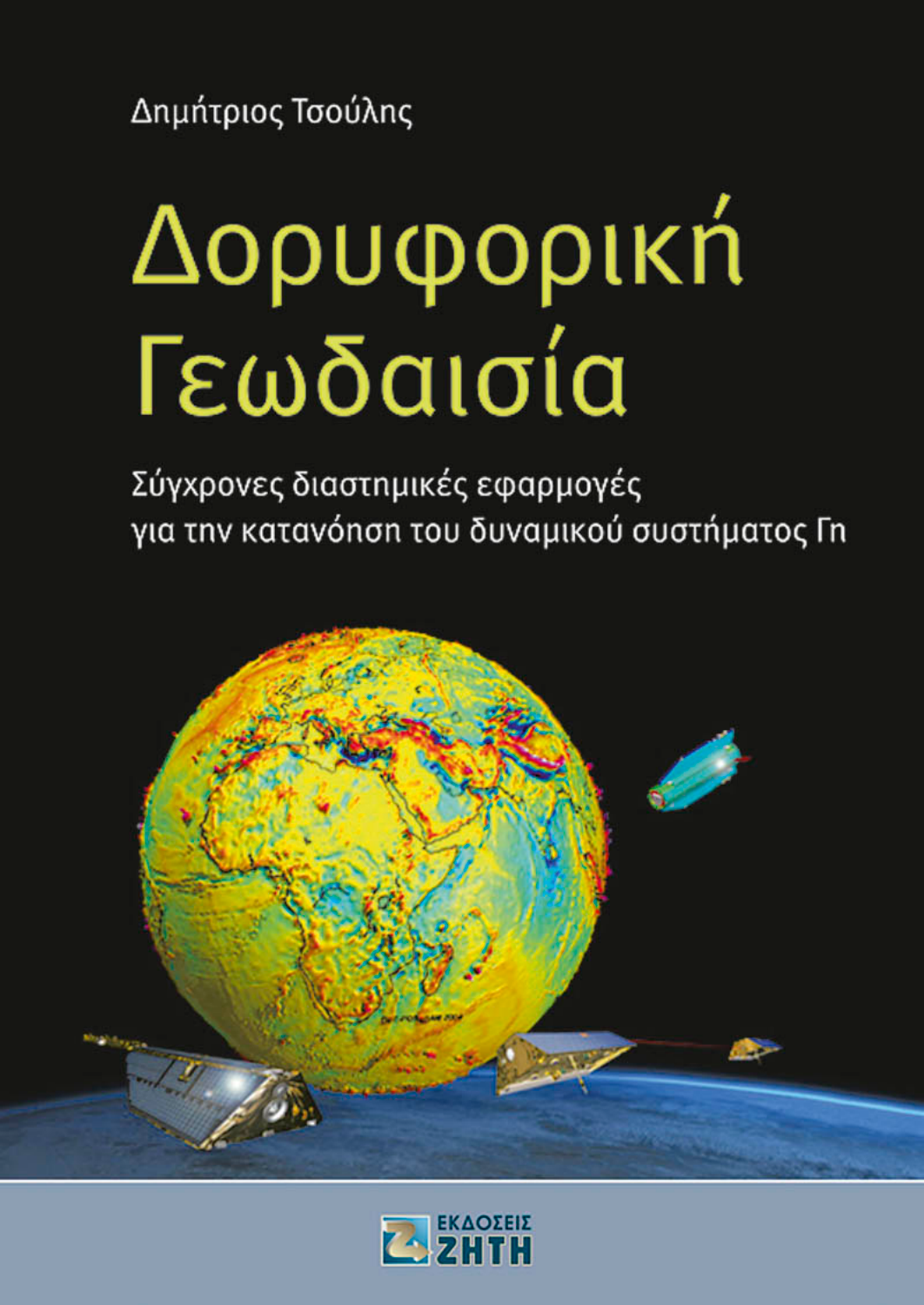# Περιεχόμενα

| $\mathbf{1}$ |                                                                                | Εισαγωγή |                                                                                                                | $\mathbf{1}$ |  |  |
|--------------|--------------------------------------------------------------------------------|----------|----------------------------------------------------------------------------------------------------------------|--------------|--|--|
| $\mathbf{2}$ | Βασικές έννοιες και ορισμοί της θεωρίας δορυφορικών τροχιών                    |          |                                                                                                                |              |  |  |
|              | 2.1                                                                            |          |                                                                                                                | 11           |  |  |
|              | 2.2                                                                            |          |                                                                                                                | 12           |  |  |
|              |                                                                                | 2.2.1    | Η γεωμετρική μορφή της τροχιάς                                                                                 | 16           |  |  |
|              |                                                                                | 2.2.2    | Αρχή διατήρησης της ενέργειας                                                                                  | 19           |  |  |
|              |                                                                                | 2.2.3    |                                                                                                                | 22           |  |  |
|              |                                                                                | 2.2.4    | Ορισμός των Κεπλέρειων στοιχείων                                                                               | 25           |  |  |
|              |                                                                                | 2.2.5    | Υπολογισμός των Κεπλέρειων στοιχείων από τα διανύσματα                                                         | 29           |  |  |
|              |                                                                                | 2.2.6    | Προσδιορισμός μη διαταρακτικών δορυφορικών τροχιών                                                             | 31           |  |  |
|              | 2.3                                                                            |          |                                                                                                                | 39           |  |  |
|              |                                                                                | 2.3.1    |                                                                                                                | 45           |  |  |
|              |                                                                                | 2.3.2    | Οι εξισώσεις του Hill (εριτρόπου, το προσπολόφος του Hill (εριτρόπου, το προσπολόφος του Hill (εριτρόπου, το π | 49           |  |  |
| 3            | Διαστημικός προσδιορισμός θέσης με τη χρήση ηλεκτρομαγνητικών<br>κυμάτων<br>75 |          |                                                                                                                |              |  |  |
|              | $3.1\,$                                                                        |          | To δορυφορικό σύστημα παγκόσμιου προσδιορισμού θέσης GPS                                                       | 75           |  |  |
|              |                                                                                | 3.1.1    | Μέτρηση ψευδοαποστάσεων                                                                                        | 82           |  |  |
|              |                                                                                | 3.1.2    |                                                                                                                | 84           |  |  |
|              |                                                                                | 3.1.3    | Βελτιωμένο μοντέλο παρατήρησης                                                                                 | 87           |  |  |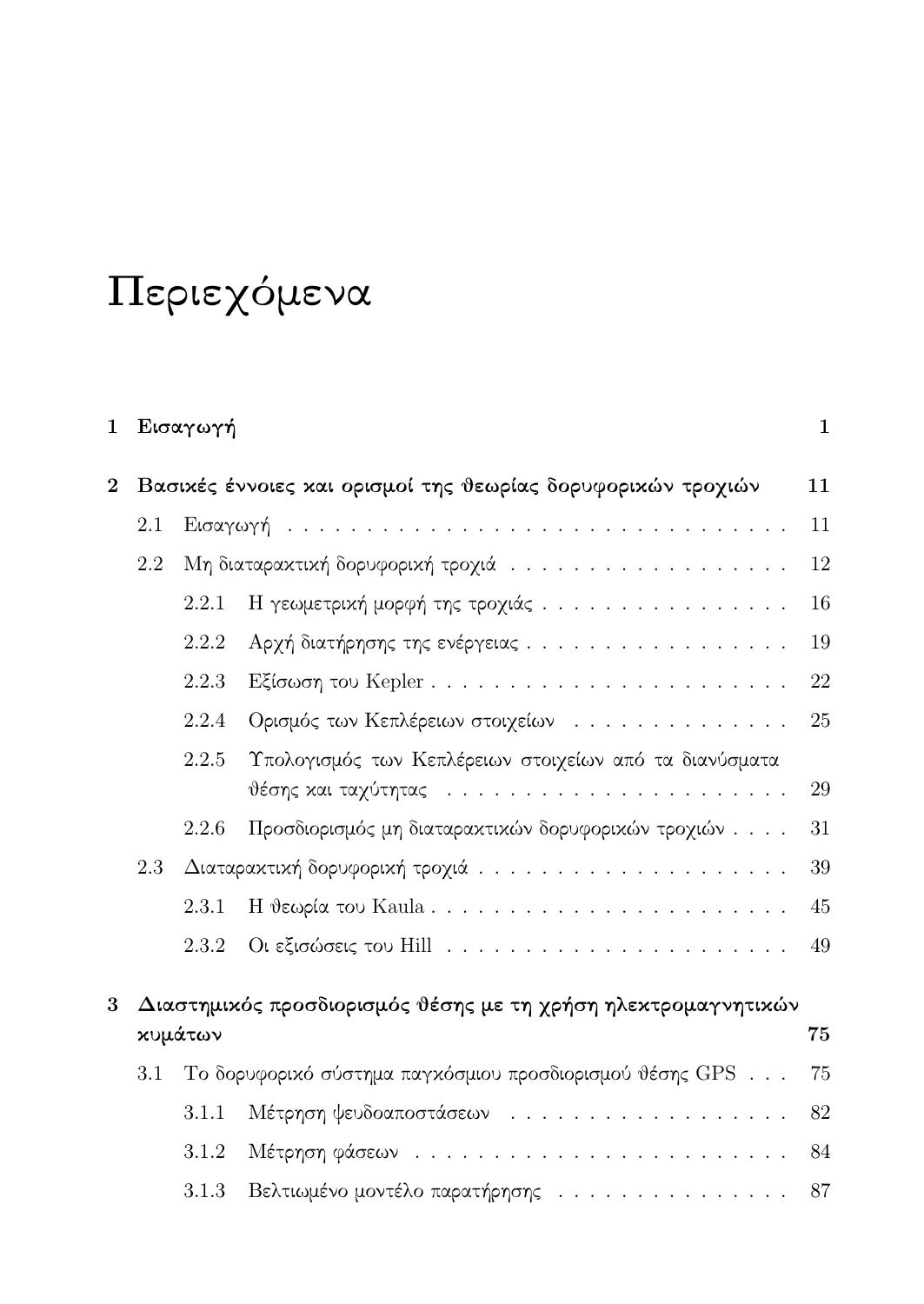|   | 3.2                                                     | Ολοκληρωμένα συστήματα GPS/INS                                                            |                                                                                                                                                   | 95 |  |  |
|---|---------------------------------------------------------|-------------------------------------------------------------------------------------------|---------------------------------------------------------------------------------------------------------------------------------------------------|----|--|--|
|   |                                                         | 3.2.1                                                                                     | Συστήματα αναφοράς και βασικοί μετασχηματισμοί                                                                                                    | 96 |  |  |
|   |                                                         | 3.2.2                                                                                     | Κατηγορίες συστημάτων GPS/INS 104                                                                                                                 |    |  |  |
|   | 3.3                                                     | Προσδιορισμός δορυφορικής απόστασης με τη χρήση παλμών Laser                              |                                                                                                                                                   |    |  |  |
|   |                                                         | 3.3.1                                                                                     | Προσδιορισμός του πεδίου βαρύτητας από την ανάλυση δε-<br>δομένων SLR $\ldots \ldots \ldots \ldots \ldots \ldots \ldots \ldots \ldots \ldots 132$ |    |  |  |
|   |                                                         | 3.3.2                                                                                     | Προσδιορισμός σχετικιστικών παραμέτρων από την ανάλυση                                                                                            |    |  |  |
| 4 | Η μέθοδος της μέτρησης διαδορυφορικών αποστάσεων<br>161 |                                                                                           |                                                                                                                                                   |    |  |  |
|   | 4.1                                                     |                                                                                           | Εισαγωγή  161                                                                                                                                     |    |  |  |
|   | 4.2                                                     |                                                                                           |                                                                                                                                                   |    |  |  |
|   |                                                         | 4.2.1                                                                                     |                                                                                                                                                   |    |  |  |
|   |                                                         | 4.2.2                                                                                     | Χρήση συναρτήσεων τοπικού χαρακτήρα 189                                                                                                           |    |  |  |
|   | 4.3                                                     | Η δορυφορική αποστολή CHAMP $\ldots \ldots \ldots \ldots \ldots \ldots \ldots \ldots 196$ |                                                                                                                                                   |    |  |  |
|   |                                                         | 4.3.1                                                                                     | Τεχνικές βαθμονόμησης του επιταχυνσιομέτρου στον δορυφόρο                                                                                         |    |  |  |
|   |                                                         | 4.3.2                                                                                     | Η μέθοδος υστέρησης σήματος GPS 237                                                                                                               |    |  |  |
|   | 4.4                                                     |                                                                                           |                                                                                                                                                   |    |  |  |
|   |                                                         | 4.4.1                                                                                     | Χρονικά μεταβαλλόμενο πεδίο βαρύτητας 251                                                                                                         |    |  |  |
| 5 | Διαστημική βαθμιδομετρία<br>279                         |                                                                                           |                                                                                                                                                   |    |  |  |
|   | 5.1                                                     |                                                                                           |                                                                                                                                                   |    |  |  |
|   | 5.2                                                     |                                                                                           |                                                                                                                                                   |    |  |  |
|   | 5.3                                                     | Μέθοδος ανάλυσης στο χώρο των αποστάσεων 305                                              |                                                                                                                                                   |    |  |  |
|   | $5.4\,$                                                 | Μέθοδος ανάλυσης στο χώρο των συχνοτήτων<br>311                                           |                                                                                                                                                   |    |  |  |
|   | $5.5\,$                                                 | Τοπικός προσδιορισμός μέσω της υβριδικής μεθόδου ανάλυσης 315                             |                                                                                                                                                   |    |  |  |
|   | $5.6\,$                                                 |                                                                                           |                                                                                                                                                   |    |  |  |

<u> 1980 - Jan Stein Stein Stein Stein Stein Stein Stein Stein Stein Stein Stein Stein Stein Stein Stein Stein S</u>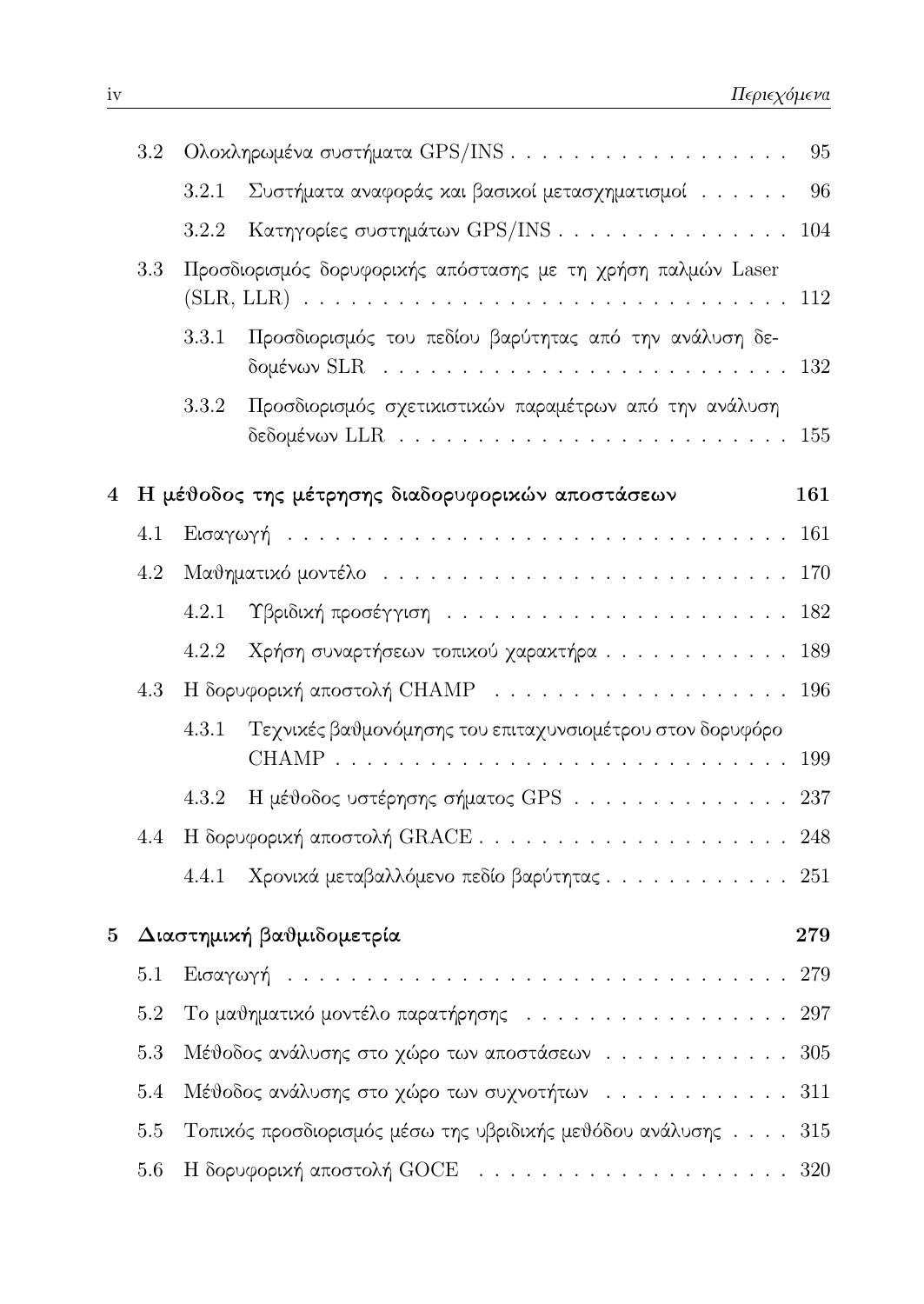| 6 Διαστημικές εφαρμογές συμβολομετρίας |                                                                                 |     |
|----------------------------------------|---------------------------------------------------------------------------------|-----|
|                                        | 6.1 Συμβολομετρία πολύ μεγάλης βάσης (VLBI) 325                                 |     |
|                                        | 6.2 Διαστημική συμβολομετρία Laser (LISA) 344                                   |     |
|                                        | 6.3 Συμβολομετρία με radar (SAR/InSAR) $\ldots \ldots \ldots \ldots \ldots$ 363 |     |
|                                        | 7 Δορυφορικά μοντέλα του πεδίου βαρύτητας                                       | 377 |
|                                        |                                                                                 |     |
| 7.2 Μοντέλα CHAMP, GRACE και GOCE  389 |                                                                                 |     |
|                                        | 7.3 Αξιολόγηση των μοντέλων στο ύψος της δορυφορικής τροχιάς  398               |     |
|                                        | 7.3.1 Παλίρροιες του στερεού φλοιού και των ωχεανών 411                         |     |
|                                        | 7.3.2 Μέθοδοι αριθμητικής ολοκλήρωσης της δορυφορικής τροχιάς. 418              |     |
|                                        | Βιβλιογραφία                                                                    | 429 |

### Ευρετήριο

447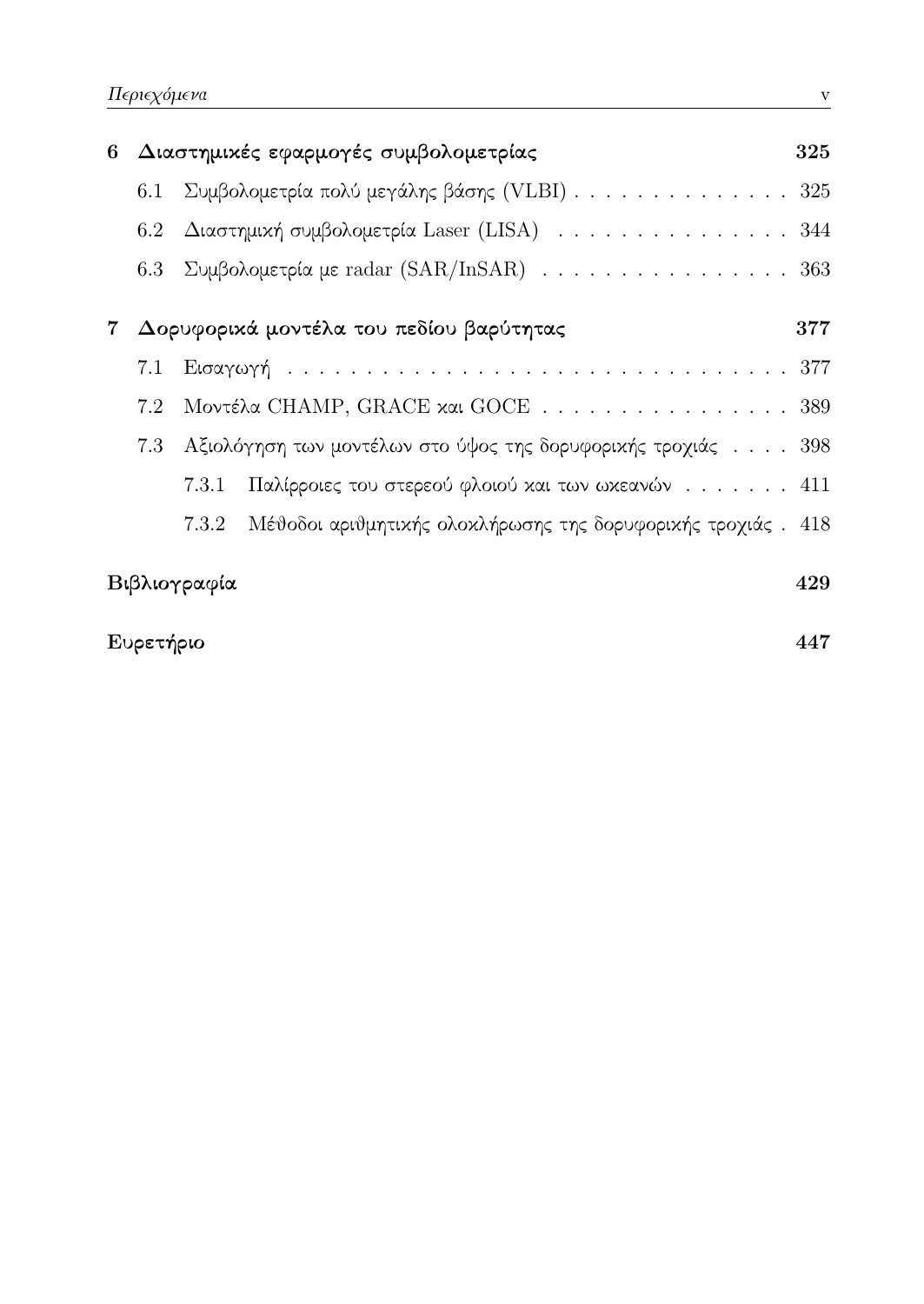## Κεφάλαιο 1

## Εισαγωγή

Κεντρικό σημείο για την αξιοποίηση δορυφορικών δεδομένων σε μελέτες που έχουν να κάνουν με το γήινο πεδίο βαρύτητας και τις χρονικές μεταβολές του αποτελεί η σύνδεση μεταξύ γεωμετρίας και δυναμικών χαρακτηριστικών του πεδίου. Η άμεση παρατήρηση της θέσης δορυφόρων, που βρίσχονται σε τροχιά γύρω από τη γη σε σχέση με κάποιους επίγειους σταθμούς παρατήρησης ή σε σχέση με το ίδιο το γεώκεντρο, μπορεί να συνδεθεί με το ελκτικό πεδίο που καθορίζει τη μορφή της δορυφορικής τροχιάς. Απαραίτητη προϋπόθεση αποτελεί η γνώση αυτής της γεωμετρικής πληροφορίας με τη μορφή μιας χρονοσειράς, κάτι που επιτρέπει τον αριθμητικό υπολογισμό συγκεκριμένων παράγωγων μεγεθών, καθώς η διαδοχική παραγώγιση των διανυσμάτων θέσης ως προς το χρόνο οδηγεί στον υπολογισμό ποσοτήτων, όπως η ταχύτητα και η επιτάχυνση του δορυφόρου.

Μία πρώτη πραχτιχή σύνδεση μεταξύ γεωμετριχών δεδομένων αναφοριχά με χάποιον δορυφόρο και του Νευτώνειου πεδίου βαρύτητας πραγματοποιήθηκε στα τέλη της δεκαετίας του 1960 μέσα από μελέτες που είχαν ως αντικείμενο τη διερεύνηση του πεδίου βαρύτητας της σελήνης. Σε αυτές τις πρώιμες επιστημονικές διερευνήσεις διαστημικών δεδομένων αξιοποιήθηκαν οι πρώτες άμεσες παρατηρήσεις τεχνητών δορυφόρων από επίγειους σταθμούς ελέγχου με σχοπό την εξαγωγή πληροφορίας για τη δομή του σεληνιακού πεδίου βαρύτητας. Πιο συγκεκριμένα, χρησιμοποιώντας τις παρατηρήσεις της θέσης των δορυφορικών σκαφών που ετίθεντο σε τροχιά γύρω από τη σελήνη στα πλαίσια των αποστολών Apollo σε σχέση με το σταθμό παρατήρησης στη γη, κατέστη δυνατό να υπολογιστεί η βαρυτική επιτάχυνση που ασκούνταν επάνω στους δορυφόρους εξαιτίας του ελκτικού πεδίου της σελήνης. Η ποσότητα αυτή ήταν ορισμένη κατά μήκος της διεύθυνσης μεταξύ επίγειου σταθμού παρατήρησης και δορυφόρου και ήταν δυνατό να προκύψει μετά από μία απλή παραγώγιση των αρχικών διαθέσιμων δεδομένων, δηλαδή των γεωμετρικών αποστάσεων των δορυφόρων, που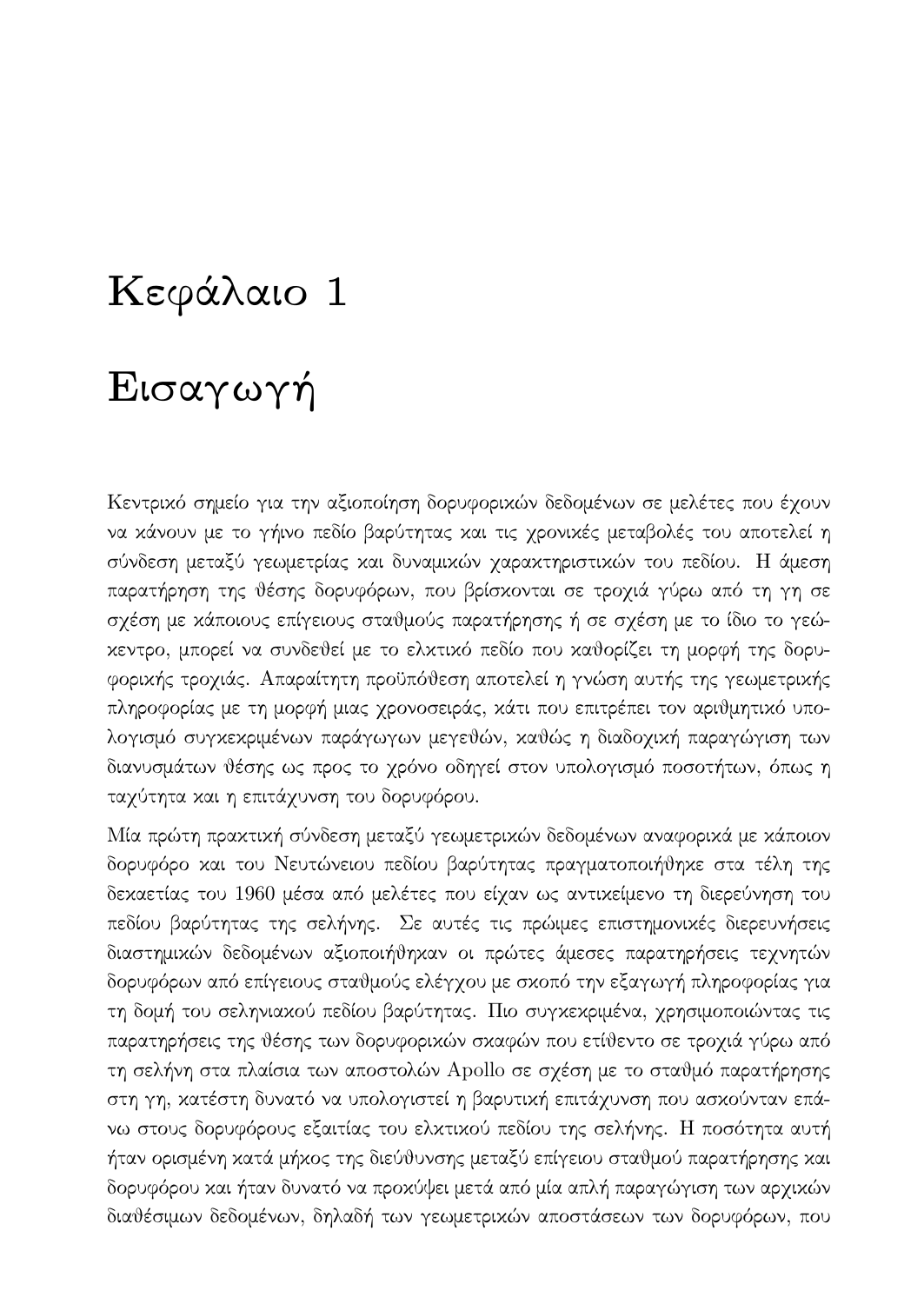βρίσχονταν σε τροχιά γύρω από τη σελήνη, όπως αυτές λαμβάνονταν από τον επίγειο σταθμό παρακολούθησης. Μία απλή γραφική παράσταση αυτής της πληροφορίας ανέδειξε ισχυρές ανωμαλίες του σεληνιακού πεδίου βαρύτητας, ιδιαίτερα επάνω από τις πεδινές περιοχές του σεληνιακού αναγλύφου, υπονοώντας την ύπαρξη μεγάλων διαταρακτικών κατανομών μάζας στο εσωτερικό του σεληνιακού φλοιού, με πυκνότητα διαφορετική από αυτήν που ήταν μέχρι τότε γνωστή για τη σελήνη από τις διαθέσιμες επιφανειακές δειγματοληπτικές μετρήσεις σεληνιακών πετρωμάτων.

Η ιδέα ότι μία ιδιαίτερα πυκνή χαρτογράφηση ενός βαρυτικού πεδίου μπορούσε να εξαγθεί από μία απλή ανάλυση διαφορικών μεταβολών γεωμετρικών δεδομένων δορυφορικών τροχιών (δηλαδή αποστάσεων και ρυθμών μεταβολής τους) μέσα από την παρακολούθηση ενός δορυφόρου σε τροχιά παρουσιάστηκε να διαθέτει μία δυναμική για πιθανή εφαρμογή της και για τη μελέτη του δικού μας πλανήτη. Εκείνη τη στιγμή γεννήθηκε η αρχή της μεθόδου μέτρησης διαδορυφορικών αποστάσεων (Satelliteto-Satellite Tracking, SST). Δύο δορυφόροι κινούνται κάτω από την επίδραση του γήινου βαρυτικού πεδίου διαγράφοντας παρόμοιες τροχιές σε σχετικά μικρό ύψος από τη γήινη επιφάνεια. Ο κάθε ένας δορυφόρος είναι εφοδιασμένος με μία πειραματική μάζα η οποία είναι τοποθετημένη στο εσωτερικό του κατά τέτοιον τρόπο ώστε να βρίσκεται συνεχώς σε συνθήκες ελεύθερης πτώσης. Ειδικές διατάξεις, για παράδειγμα μικροί προωθητήρες, ενεργοποιούνται τη στιγμή που μία μη βαρυτική επίδραση κάνει την εμφάνισή της (π.χ. ατμοσφαιρική τριβή, πίεση της ηλιακής ακτινοβολίας στην επιφάνεια του δορυφορικού σκάφους κ.λπ.) κατά τέτοιον τρόπο ώστε να ισοσταθμίζουν την όποια μη βαρυτική επίδραση που ασκείται στο δορυφόρο και να διασφαλίζουν με αυτόν τον τρόπο την επαναφορά της πειραματικής μάζας στην αρχική της κατάσταση. Η συγχεχριμένη διάταξη χαραχτηρίζεται ως low-low SST, ενώ η ανάλυση τροχιακών δεδομένων δορυφόρων που βρίσκονταν σε τροχιά γύρω από τη σελήνη, η οποία αναφέρθηκε προηγουμένως, υλοποιεί τη λεγόμενη high-low SST διάταξη, με τους δορυφόρους που διαγράφουν την τροχιά γύρω από τη σελήνη να αποτελούν τους χαμηλούς και την ίδια τη γη να υλοποιεί το δορυφόρο που κινείται σε υψηλή τροχιά γύρω από τη σελήνη.

Κύρια μετρητική διάταξη στην περίπτωση της μεθόδου μέτρησης διαδορυφορικών αποστάσεων χρησιμοποιώντας τη διάταξη low-low SST αποτελεί το σύστημα μέτρησης της διαδορυφορικής απόστασης. Με τη συνεχή εκπομπή ηλεκτρομαγνητικών παλμών είναι δυνατή η καταγραφή των μεταβολών της απόστασης που χωρίζει τους δύο δορυφόρους, ενώ παράλληλα καταγράφονται και οι μεταβολές των θέσεων των δύο πειραματικών μαζών, πληροφορία που εξυπηρετεί μία λεπτομερή μοντελοποίηση των προαναφερθεισών μη βαρυτικών επιδράσεων στη δορυφορική τροχιά. Η μέτρηση της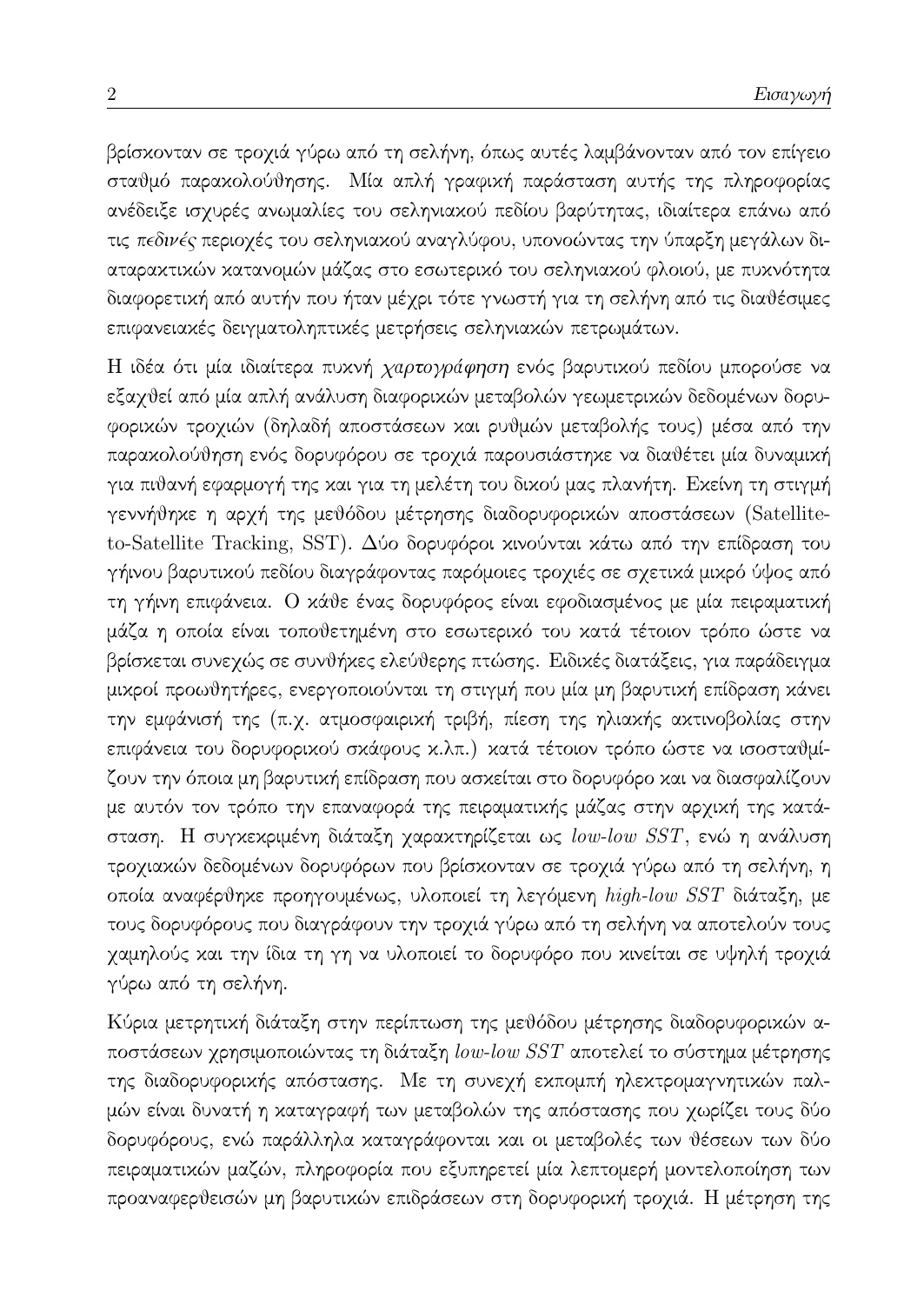μεταβαλλόμενης απόστασης μεταξύ των δύο δορυφόρων σε τακτά χρονικά διαστήματα ισοδυναμεί με την αριθμητική παρατήρηση του ρυθμού μεταβολής της απόστασης, δηλαδή της παραγώγου της ως προς το χρόνο, που είναι γνωστή και ως ταχύτητα της διεύθυνσης σύνδεσης των δύο δορυφόρων (line-of-sight velocity), όπου με τον όρο διεύθυνσης σύνδεσης εννοείται η διεύθυνση που ορίζεται στο χώρο από τη στιγμιαία θέση των δύο δορυφόρων σε κάποια χρονική στιγμή. Η παρατηρούμενη ποσότητα ή ισοδύναμα το μετρητικό σήμα στα πλαίσια ενός πειράματος SST είναι είτε η στιγμιαία ταχύτητα της διεύθυνσης σύνδεσης είτε ένας μέσος όρος της ποσότητας αυτής ορισμένος σε ένα πεπερασμένο χρονικό διάστημα. Η παράγωγος της ταχύτητας της διεύθυνσης σύνδεσης έχει διαστάσεις επιτάχυνσης και αντιπροσωπεύει, σε έναν βαθμό προσέγγισης, τις παραγώγους πρώτης τάξης του δυναμικού της βαρύτητας κατά μήχος της γραμμής σύνδεσης.

Ένα μαθηματικό μοντέλο που μπορεί να συνδέσει τις παρατηρούμενες ταχύτητες με το γήινο βαρυτικό πεδίο είναι αυτό που καθορίζεται από τις Νευτώνειες εξισώσεις χίνησης ενός σωματιδίου σε ένα περιστρεφόμενο σύστημα αναφοράς. Οι εξισώσεις αυτές συσχετίζουν την επιτάχυνση του σωματιδίου στο περιστρεφόμενο σύστημα με την επιτάχυνσή του σε ένα αδρανειακό σύστημα αναφοράς. Καθώς η επιτάχυνση σε ένα αδρανειακό σύστημα εκφράζεται από την ποσότητα  $\nabla V,$  με  $V$  τη συνάρτηση του δυναμικού του βαρυτικού πεδίου, οι εξισώσεις κίνησης εμφανίζονται ως ένα κατάλληλο εργαλείο για το σχοπό της σύνδεσης των χαθαρά γεωμετριχών μετρήσεων των διαδορυφορικών αποστάσεων και των χρονικών μεταβολών τους με το πεδίο βαρύτητας και οδηγούν στη διατύπωση απλών διαφορικών εξισώσεων, που ονομάζονται εξισώσεις μεταβολών (variational equations). Οι τελευταίες μπορούν να υπολογιστούν μέσα από τεχνικές αριθμητικής ολοκλήρωσης, δίνοντας ορισμένες από τις μερικές παραγώγους που εμφανίζονται στο γραμμικοποιημένο σύστημα εξισώσεων παρατήρησης του μοντέλου των διαδορυφορικών αποστάσεων, το οποίο εξαιτίας της πολυπλοκότητάς του δεν μπορεί να υπολογιστεί με αναλυτικά μέσα.

Μία βασική μαθηματική εξίσωση αναφοράς για την έκφραση της συνάρτησης του δυναμικού του γήινου βαρυτικού πεδίου<sup>1</sup> μπορεί να υπολογιστεί από την επίλυση της διαφορικής εξίσωσης του Laplace στην περιοχή έξω από τις έλκουσες μάζες, όπου το

 $^1$ Οι έννοιες βαρυτικό και ελκτικό πεδίο, παρόλο που τεχνικά υπονοούν δύο διαφορετικές ποσότητες οι οποίες διαφέρουν κατά την ποσότητα του φυγόκεντρου δυναμικού, στο συγκεκριμένο κείμενο θα χρησιμοποιούνται ως ισοδύναμες. Η ελευθερία στη χρήση της συγχεχριμένης ορολογίας πηγάζει από το γεγονός ότι στη μελέτη της χίνησης δορυφοριχών τροχιών η περιστροφή της γης και συνεπώς και το φυγόκεντρο δυναμικό δεν υπεισέρχονται στη διαμόρφωση της τιμής του δυναμικού της βαρύτητας στο σημείο της τροχιάς, με άλλα λόγια η έννοια του γήινου βαρυτικού πεδίου ταυτίζεται με αυτή του ελκτικού πεδίου των γήινων μαζών, όταν το σημείο υπολογισμού αναφέρεται σε δορυφόρο που βρίσχεται σε τροχιά γύρω από τη γη.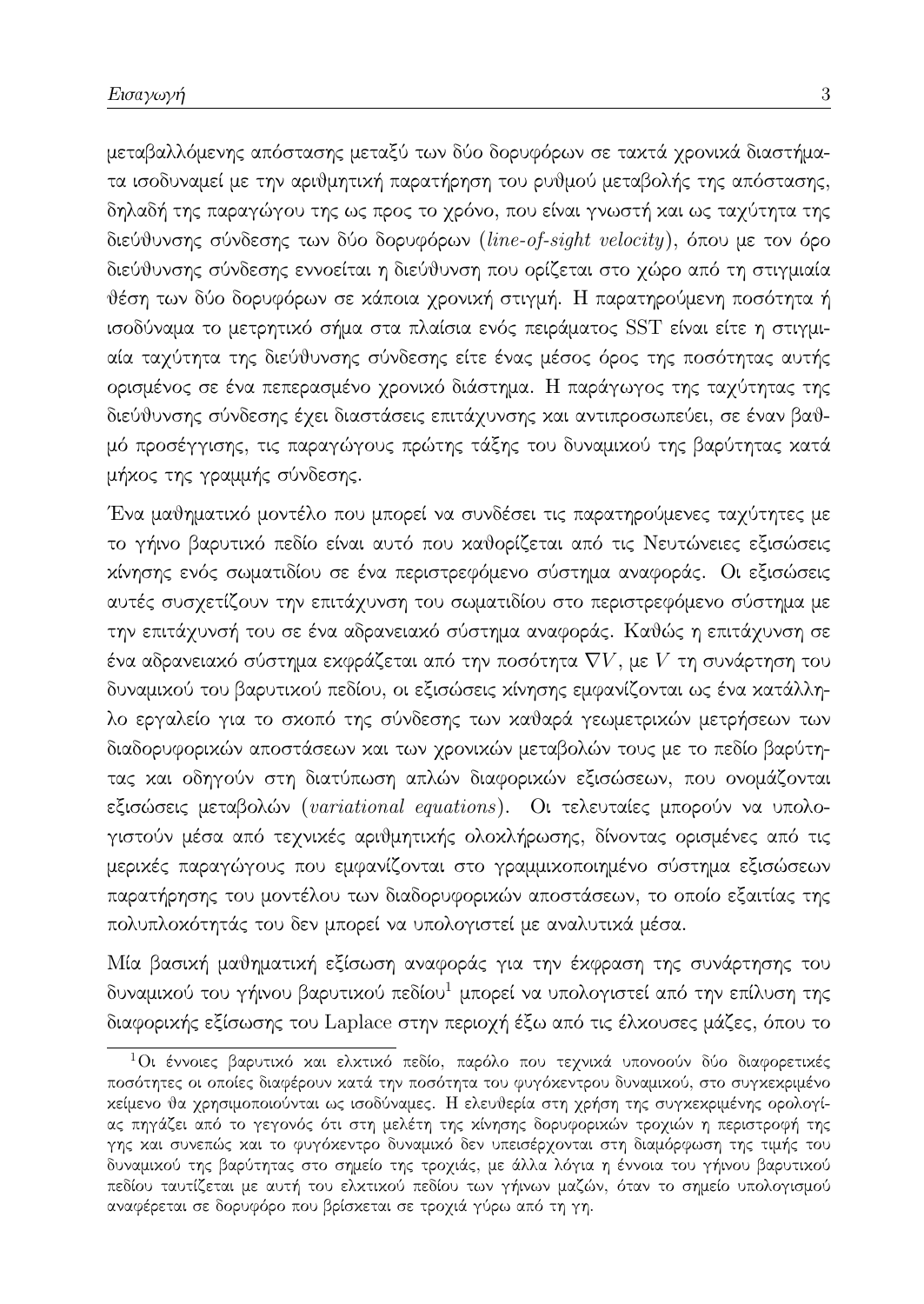δυναμιχό είναι μία αρμονιχή συνάρτηση η οποία πληροί την εξίσωση  $\Delta V=0.$  Μία λύση αυτής της εξίσωσης αποτελεί η γνωστή έκφραση του δυναμικού έλξης με τη μορφή ενός αναπτύγματος σε σειρά σφαιρικών αρμονικών

$$
V(\theta, \lambda, r) = \frac{GM}{R} \sum_{l=0}^{\infty} \left(\frac{R}{r}\right)^{l+1} \sum_{m=0}^{l} \left(C_{lm} \cos m\lambda + S_{lm} \sin m\lambda\right) P_{lm}(\cos \theta) \tag{1.1}
$$

όπου l και  $m$  εκφράζουν αντίστοιχα το βαθμό και την τάξη του αναπτύγματος,  $r$ ,  $\theta$  και λ είναι οι σφαιρικές συντεταγμένες του σημείου υπολογισμού, δηλαδή του δορυφόρου, GM εκφράζει το γινόμενο της παγκόσμιας σταθεράς του Νεύτωνα με τη συνολική μάζα των γήινων διαταρακτικών μαζών,  $R$  είναι μία μέση τιμή ακτίνας μιας γης σε σφαιρική προσέγγιση και  $P_{lm}(\cos\theta)$  εκφράζουν τις γενικευμένες συναρτήσεις του Legendre, οι οποίες υπολογίζονται μέσα από απλές τριγωνομετρικές σχέσεις με όρισμα το σφαιρικό πλάτος θ. Τέλος, οι παράμετροι  $C_{lm}$  και  $S_{lm}$  στην εξίσωση (1.1) εκφράζουν τον θεωρητικά άπειρο αριθμό αδιάστατων συντελεστών που περιγράφουν το δυναμικό έλξης των γήινων μαζών σε ένα σημείο που βρίσκεται εκτός του χώρου που καταλαμβάνουν οι μάζες μέσα από τη συγκεκριμένη προσέγγιση του αναπτύγματος της συνάρτησης του δυναμικού σε σειρά και ένας ολοκληρωμένος ορισμός τους θα μπορούσε να αποδοθεί με την περιγραφή σφαιρικοί αρμονικοί συντελεστές της συνάρτησης του δυναμικού έλξης των γήινων μαζών. Οι συντελεστές αυτοί αποτελούν τις βασικές άγνωστες παραμέτρους του πεδίου βαρύτητας. Ο προσδιορισμός τους ισοδυναμεί με τον προσδιορισμό του πραγματικού σχήματος της γης και του βαρυτικού πεδίου που προκαλούν οι μάζες στο εσωτερικό της. Ωστόσο, καθώς οι όποιες γεωμετρικές ή δυναμικές παρατηρήσεις που πραγματοποιούνται στο πλαίσιο μιας διαστημικής εφαρμογής είναι από τη φύση τους πεπερασμένες, ο προσδιορισμός του συνόλου των άπειρων συντελεστών  $C_{lm}$  και  $S_{lm}$  και κατά συνέπεια ο προσδιορισμός του πραγματικού σχήματος της γης και του βαρυτικού της πεδίου αποτελεί ένα πρόβλημα που ποτέ δεν θα μπορέσει να επιλυθεί κατά μία απόλυτη έννοια. Αντίθετα, η ανάλυση διαφορετικών διαστημικών δεδομένων, ακόμα και των ίδιων μεθοδολογιών παρατήρησης, οδηγεί πάντοτε σε μία διαφορετική επίλυση του συγκεκριμένου προβλήματος, με τους υπολογισμένους συντελεστές  $C_{lm}$  και  $S_{lm}$  να διαφέρουν την κάθε φορά τόσο αριθμητικά όσο και σε σχέση με το μέγιστο βαθμό και τάξη του αντίστοιχου αναπτύγματος που υλοποιούν.

Η εξίσωση (1.1) αποτελεί λοιπόν το χοινό θεωρητιχό υπόβαθρο όλων των σύγχρονων διαστημικών αποστολών που έχουν ως αντικείμενο τη μελέτη του γήινου πεδίου βαρύτητας και των χρονικών μεταβολών του, ενώ ο κοινός πρακτικός στόχος των αποστολών αυτών σε ότι αφορά το πεδίο βαρύτητας είναι ο προσδιορισμός ενός μο-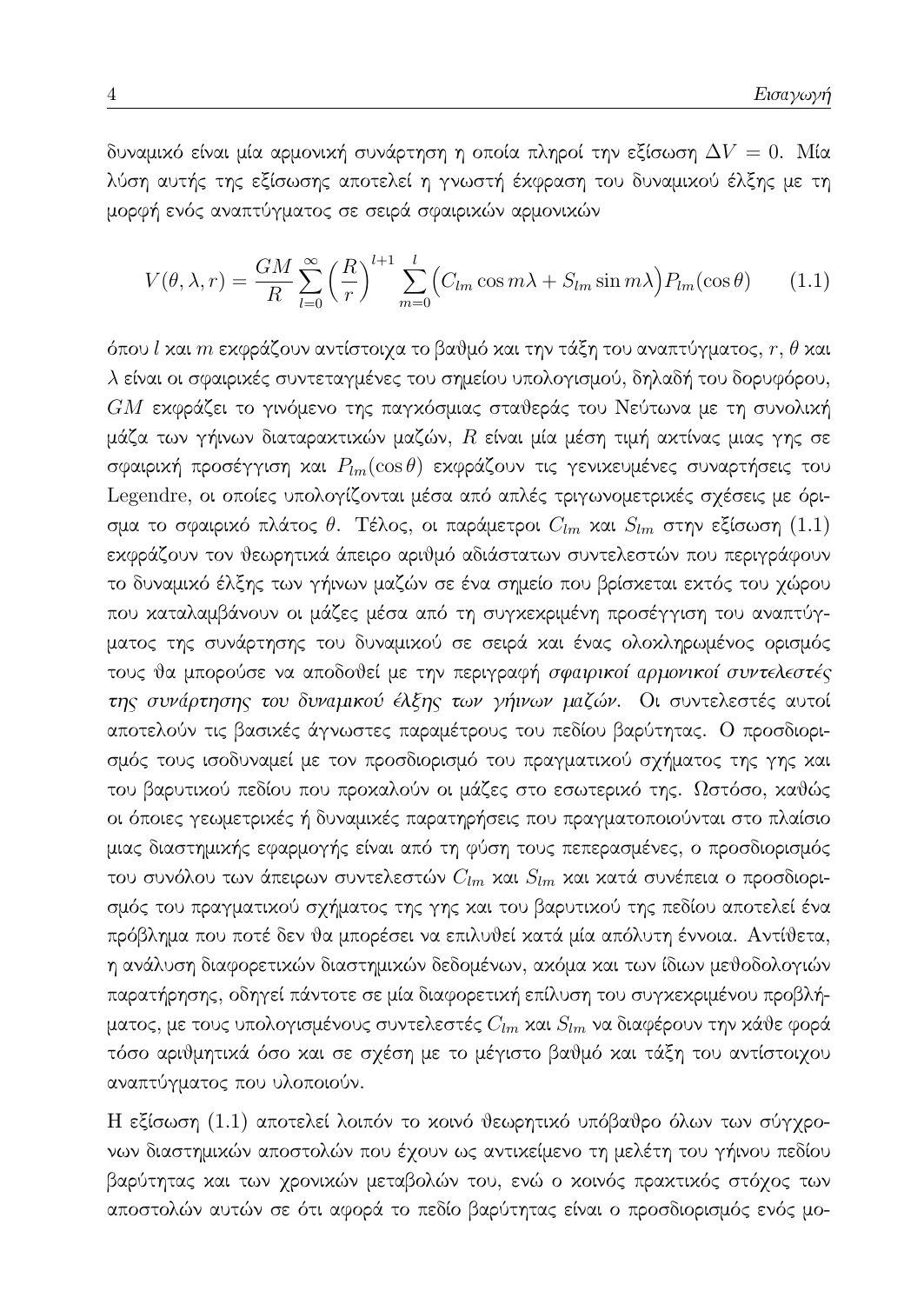ντέλου συντελεστών  $C_{lm}$  και  $S_{lm}$  μέχρι έναν μέγιστο βαθμό και τάξη. Η χωρική ανάλυση στην οποία αντιστοιχεί το κάθε μοντέλο<sup>2</sup> καθώς και η ακρίβειά του, καθορίζονται από τα γεωμετρικά γαρακτηριστικά της δορυφορικής τρογιάς και από το είδος της μεθοδολογίας που υλοποιείται από τη συγχεχριμένη διαστημιχή αποστολή. Για παράδειγμα, ενώ η χωρική διακριτική ικανότητα ενός μοντέλου σφαιρικών αρμονικών συντελεστών  $C_{lm}$  και  $S_{lm}$  μέχρι βαθμό και τάξη 50 (μία τυπική τιμή αναπτύγματος για βαρυτικά μοντέλα που έχουν προχύψει από την αποκλειστική ανάλυση δορυφορικών δεδομένων, πριν από την υλοποίηση των σημερινών αποστολών CHAMP, GRACE και GOCE) ισοδυναμεί με γεωγραφικά διαμερίσματα διαστάσεων περίπου 800 km × 800 km, η ακρίβεια ενός τέτοιου μοντέλου, καθώς και συνολική της φασματική συμπεριφορά εξαρτάται από πολλούς διαφορετικούς παράγοντες, ενώ χαρακτηρίζει μονοσήμαντα το κάθε μοντέλο. Παρόλο που η συγκεκριμένη αναφορά στο ζήτημα της σχέσης μέγιστου βαθμού ανάπτυξης και χωρικής ανάλυσης καταδεικνύει τον περιορισμό για εφαρμογές πρακτικού ενδιαφέροντος μοντέλων με χαμηλό  $l_{max}$ , εντούτοις δεν μειώνει το ενδιαφέρον για τη χρήση τέτοιων μοντέλων, για παράδειγμα στον υπολογισμό κάποιας βασικής συνιστώσας αναφοράς που να περιγράφει τα μεγάλα μήκη κύματος του παρατηρούμενου πεδίου βαρύτητας. Η επιτυγγανόμενη ανάλυση γαραχτηρίζει το σύνολο των παράγωγων μεγεθών του πεδίου που μπορούν να υπολογιστούν χρησιμοποιώντας τους συγκεκριμένους συντελεστές, όπως ανωμαλίες βαρύτητας ή υψόμετρα του γεωειδούς, ενώ οι υπολογισμοί μπορούν να πραγματοποιηθούν είτε επάνω στην επιφάνεια μιας γήινης σφαίρας είτε στην επιφάνεια ενός ελλειψοειδούς εχ περιστροφής, αφού συνεχτιμηθούν οι σχετιχοί διορθωτιχοί όροι.

Οι σφαιρικοί αρμονικοί συντελεστές  $C_{lm}$  και  $S_{lm}$  μπορούν να υπολογιστούν χρησιμοποιώντας πρωτογενή δεδομένα διαφορετικών δορυφορικών μεθόδων παρατήρησης. Γενικά πραγματοποιείται ο ακόλουθος διαχωρισμός μεταξύ βασικών μεθοδολογιών, που οδηγούν στον υπολογισμό ενός μοντέλου συντελεστών  $C_{lm}$  χαι  $S_{lm}$  για τη συνάρτηση του δυναμικού του βαρυτικού πεδίου, μετά από την ανάλυση των σχετικών δορυφορικών δεδομένων: (α) Ανάλυση δορυφορικών αποστάσεων από επίγειους σταθμούς παρατήρησης. Αντικείμενο της μεθόδου είναι η άμεση παρατήρηση και η καταγραφή της θέσης από το έδαφος ενός δορυφόρου σε τροχιά μετρώντας τις αποστάσεις του δορυφόρου από τον επίγειο σταθμό ελέγχου σε διακριτές χρονικές στιγμές. Από τεχνική άποψη ο υπολογισμός αυτών των αποστάσεων μπορεί να πραγματοποιηθεί με δύο διαφορετικές τεχνικές. Η πρώτη τεχνική υλοποιείται μέσω της εκπομπής από τον επίγειο σταθμό παρατήρησης ενός παλμού Laser μέσα από ένα ειδικό σύστη-

 $^2\mathrm{H}$  διαχριτική ικανότητα ενός μοντέλου σφαιρικών αρμονικών συντελεστών  $C_{lm}$  και  $S_{lm}$  στο χώρο των αποστάσεων εκφράζεται χονδρικά από την ποσότητα  $L/l_{max}$ , όπου  $L$  είναι η περίμετρος της γης σε μία σφαιρική προσέγγιση και  $l_{max}$  ο μέγιστος βαθμός του αναπτύγματος.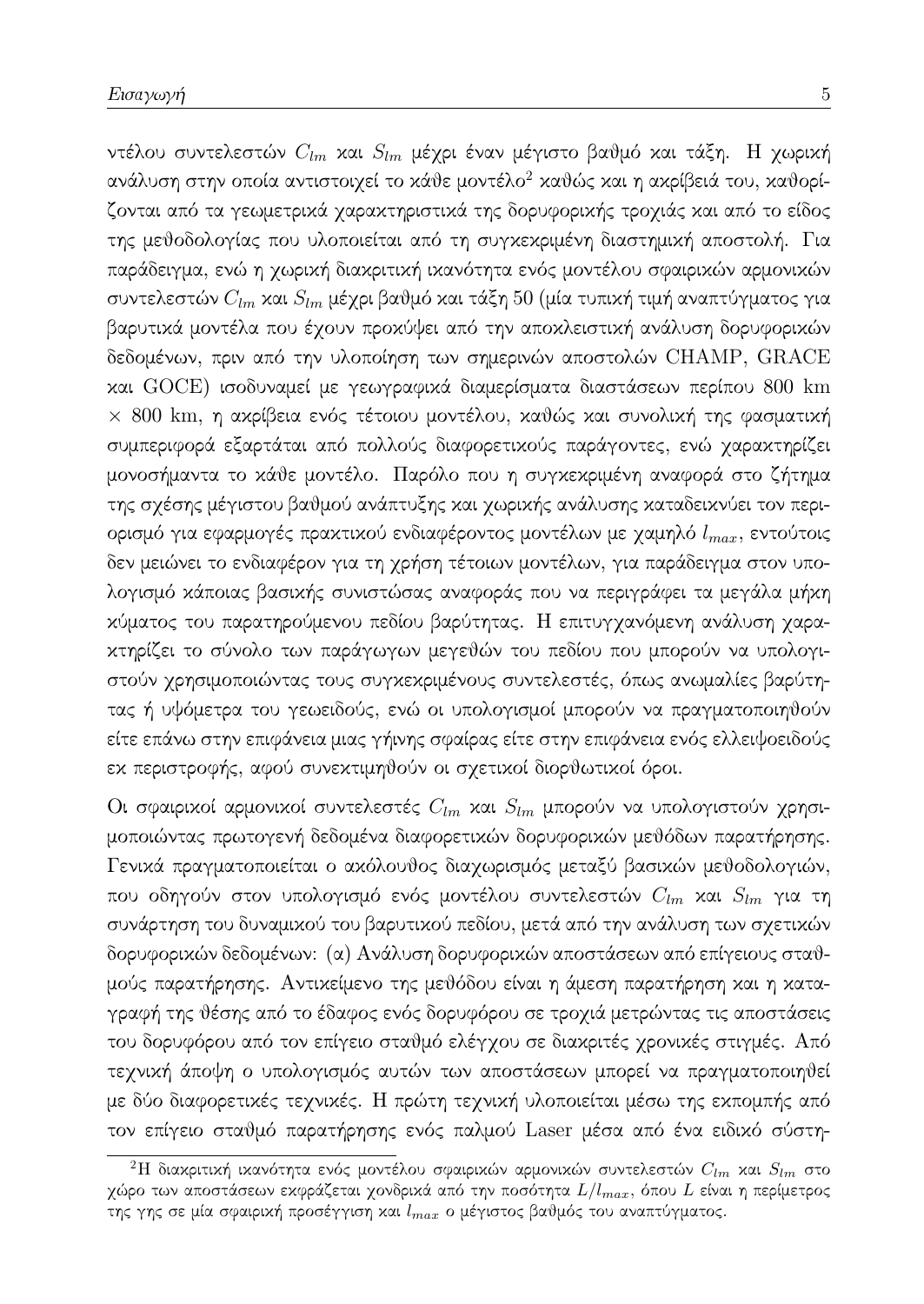μα τηλεσκοπίου, με την προϋπόθεση ο δορυφόρος να υποστηρίζει τη συγκεκριμένη τεχνική παρατήρησης φέροντας ειδικούς οπτικούς ανακλαστήρες, που πρέπει να είναι τοποθετημένοι με τέτοιον τρόπο στην εξωτερική επιφάνεια του δορυφορικού σκάφους, ώστε να είναι ορατοί από τον επίγειο σταθμό (τεχνική Satellite Laser Ranging, SLR). Η δεύτερη τεχνική άμεσης μέτρησης των αποστάσεων του δορυφόρου από τον επίγειο σταθμό βασίζεται στη συλλογή δεδομένων ρυθμών μεταβολής της απόστασης επίγειου σταθμού-δορυφόρου χρησιμοποιώντας παρατηρήσεις Doppler, που προέρχονται από την εκπομπή ηλεκτρομαγνητικών παλμών από το δορυφόρο και εκφράζουν με τρόπο που είναι ανάλογος της ταχύτητας του δορυφόρου σε σχέση με το έδαφος, όπως αυτή ορίζεται επάνω στη διεύθυνση σύνδεσης επίγειου σταθμού-δορυφόρου (line-ofsight velocity), τη μεταβολή της συχνότητας του εκπεμπόμενου σήματος λόγω της σχετικής κίνησης του δορυφόρου σε σχέση με τη γη, ποσότητα που καταγράφεται στον επίγειο σταθμό ελέγχου. Η επεξεργασία δεδομένων SLR και Doppler, όπως αυτά έχουν συλλεχθεί για περισσότερο από τρεις δεκαετίες χρησιμοποιώντας πάνω από 30 δορυφόρους διαφορετικών τροχιακών χαρακτηριστικών, έχει οδηγήσει στον υπολογισμό μοντέλων, τα οποία καταγράφουν κατά κύριο λόγο τα μεγάλα μήκη κύματος του πεδίου βαρύτητας. Τα μοντέλα JGM2-S και GRIM4-S4 αποτελούν δύο γαρακτηριστικά παραδείγματα τέτοιων προσδιορισμών, γαρακτηρίζονται ως δύο από τα πιο αξιόπιστα δορυφορικά μοντέλα του πεδίου βαρύτητας που έχουν προκύψει στα πλαίσια της συγκεκριμένης τεχνικής δορυφορικής παρατήρησης, προσφέρουν όμως μία χωρική διακριτική ικανότητα μόνον της τάξης των 600 km. (β) Ανάλυση δεδομένων διαδορυφορικών αποστάσεων. Πρόκειται για μία διάταξη δύο δορυφόρων, ενός σε χαμηλή (low) και ενός σε υψηλή (high) τροχιά, η οποία ως πρωτογενή δεδομένα αντιμετωπίζει τη γεωμετρική απόσταση των δύο δορυφόρων και τον τρόπο μεταβολής της κατά τη διάρκεια της εξέλιξης των τροχιών τους γύρω από τη γη. Η μέθοδος των διαδορυφορικών αποστάσεων με τις διαφορετικές διατάξεις υλοποίησης (high-low SST, low-low SST και συνδυασμοί τους) αποτελεί την αρχή λειτουργίας των διαστημικών αποστολών CHAMP και GRACE. (γ) Ανάλυση δεδομένων διαστημικής βαθμιδομετρίας. Στη συγκεκριμένη μεθοδολογία λαμβάνονται ως παρατηρήσεις δεδομένα δευτέρων παραγώγων του δυναμικού μέσω ειδικών διατάξεων πολλαπλών επιταχυνσιομέτρων, που συγκροτούν τα λεγόμενα βαθμιδόμετρα. Αποτελεί την αρχή λειτουργίας της επερχόμενης διαστημικής αποστολής GOCE της Ευρωπαϊκής Διαστημικής Υπηρεσίας (European Space Agency, ESA) και μπορεί να χρησιμοποιηθεί συνδυαστικά με την τεχνική high-low SST αξιοποιώντας κάποιο δορυφορικό σύστημα προσδιορισμού θέσης (π.χ. GPS). (δ) Συνδυασμένη επεξεργασία δορυφορικών δεδομένων (SLR, Doppler, δορυφορική αλτιμετρία, σύγχρονες διαστημικές αποστολές) με επίγειες βάσεις δεδομένων βαρύτητας, η οποία οδηγεί στον υπολογισμό των λεγόμενων μοντέλων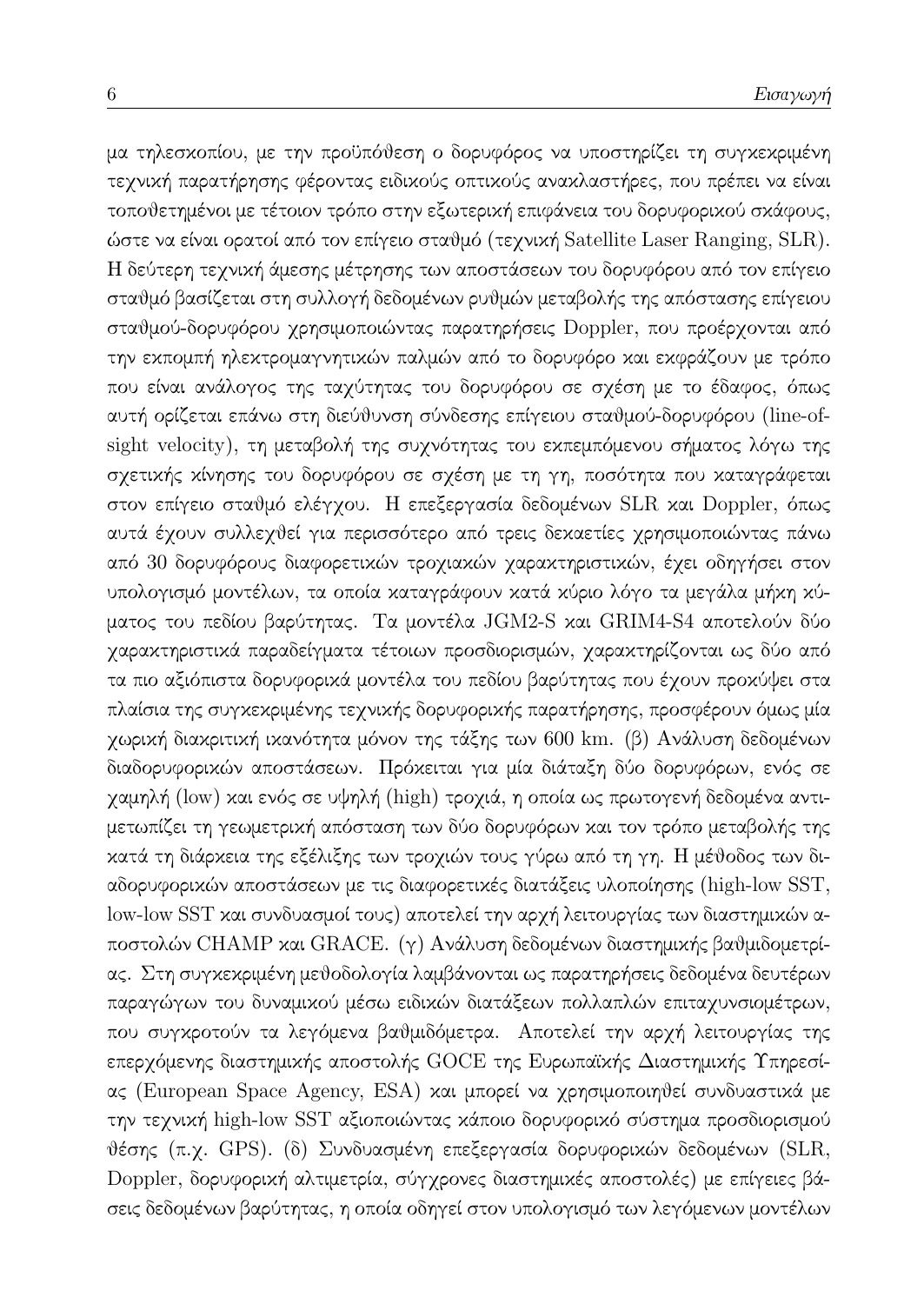συνδυασμού. Σήμερα πάνω από τριάντα τέτοια μοντέλα συνδυασμού είναι διαθέσιμα, με τον αριθμό να αυξάνει συνεχώς εξαιτίας της πληθώρας νέων δεδομένων που προέρχονται από τις σύγχρονες διαστημικές αποστολές.

Ένας ανεξάρτητος τρόπος υπολογισμού των συντελεστών  $C_{lm}$  και  $S_{lm}$  προκύπτει επίσης από την ανάλυση παγκόσμιων ψηφιακών μοντέλων τοπογραφίας σε συνδυασμό με παγκόσμιες βάσεις δεδομένων για τη δομή και τη σύσταση του γήινου φλοιού με μία διαστρωμάτωση που φτάνει μέχρι τη συνοριακή επιφάνεια φλοιού-μανδύα. Η διαθεσιμότητα τέτοιων παγκόσμιων ψηφιακών μοντέλων, η ανάλυση των οποίων βελτιώνεται με ταχύ ρυθμό, εξαιτίας κυρίως σύγχρονων τηλεπισκοπικών δορυφόρων που επιτρέπουν την κατασκευή ψηφιακών μοντέλων τοπογραφίας με χωρική ανάλυση που φθάνει σε μερικές περιπτώσεις τα 30 m  $\times$  30 m, οδηγεί στον προσδιορισμό των λεγόμενων τοπογραφικών-ισοστατικών σφαιρικών αρμονικών συντελεστών του πεδίου βαρύτητας. Τα συγκεκριμένα μοντέλα καταγράφουν κυρίως τα μεσαία μήκη χύματος του φάσματος του βαρυτικού πεδίου και απαιτούν την εφαρμογή κάποιου μοντέλου ισοστασίας σύμφωνα με το οποίο περιγράφεται το ισοζύγιο μαζών μεταξύ φλοιού και μανδύα. Ταυτόχρονα, ο μέγιστος βαθμός ανάπτυξής τους περιορίζεται μόνον από τη διαθέσιμη ανάλυση των παγκόσμιων ψηφιακών μοντέλων εδάφους, κάτι που επιτρέπει τον υπολογισμό μοντέλων με ιδιαίτερα μεγάλο μέγιστο βαθμό ανάπτυξης. Σήμερα η αξιοποίηση της συγκεκριμένης τεχνικής ανάλυσης επιτρέπει την κατασκευή συνθετικών μοντέλων βαρύτητας με μέγιστο βαθμό ανάπτυξης  $l_{max}$  = 2160.

Η ποσοτική περιγραφή των συντελεστών ενός μοντέλου πραγματοποιείται συνήθως μέσα από τη γραφική αναπαράσταση του φάσματός του. Το φάσμα ενός μοντέλου σφαιρικών αρμονικών συντελεστών  $C_{lm}$  και  $S_{lm}$  χαρακτηρίζεται επίσης και ως ενέργεια φάσματος (power spectrum) ή μεταβλητότητα βαθμού (degree variance), ορίζεται για έναν συγκεκριμένο βαθμό l ως  $\sigma_l^2 = \sum_{m=0}^l (C_{lm}^2 + S_{lm}^2)$  και αποτελεί τη συνηθισμένη έκφραση ενός μοντέλου στο χώρο των συχνοτήτων. Ωστόσο η μεταβλητότητα βαθμού δεν περιέχει χάποια πληροφορία για την αχρίβεια του συγχεχριμένου μοντέλου. Γι' αυτό το σχοπό χρησιμοποιείται το λεγόμενο σφάλμα μεταβλητότητας βαθμού, ποσότητα η οποία υπολογίζεται από τη σχέση

$$
\hat{\sigma}_l^2 = \sum_{m=0}^l \left( \hat{\sigma}_{C_{lm}}^2 + \hat{\sigma}_{S_{lm}}^2 \right) \tag{1.2}
$$

με  $\hat{\sigma}_{C_{lm}}$  και  $\hat{\sigma}_{S_{lm}}$  να εκφράζουν τις μεταβλητότητες των συντελεστών  $C_{lm}$  και  $S_{lm}$ αντίστοιχα. Οι ποσότητες  $\hat{\sigma}_{C_{lm}}$  και  $\hat{\sigma}_{S_{lm}}$  δηλώνουν τη συνολική ακρίβεια υπολογισμού των συντελεστών  $C_{lm}$  και $S_{lm}$ εκφράζοντας τις μεταβλητότητες που προκύπτουν από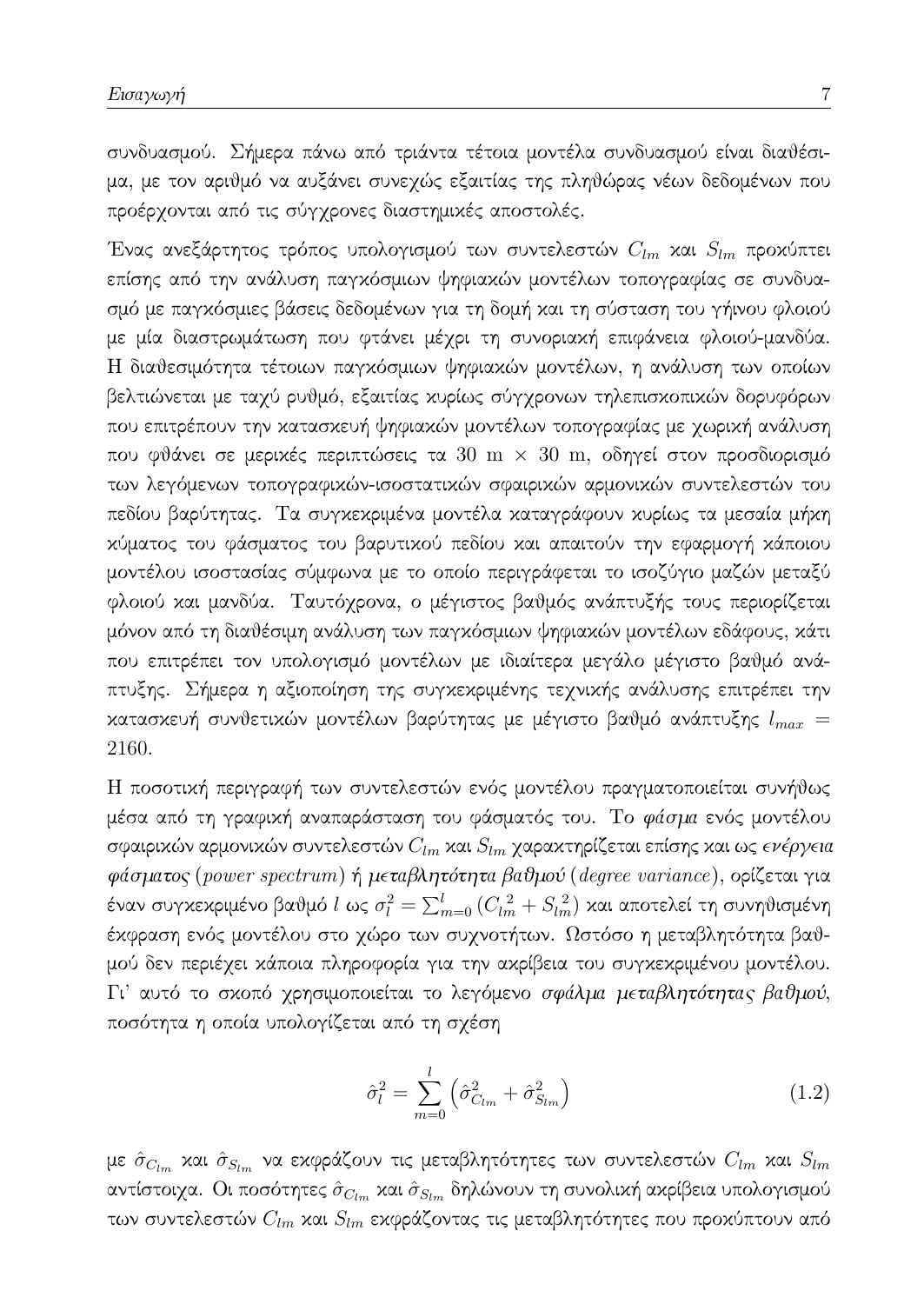

 $\Sigma$ χήμα 1.1: Μέσο τετραγωνικό σφάλμα φάσματος υπολογισμένο σύμφωνα με τον κανόνα του Kaula (τετραγωνική ρίζα της σχέσης 1.3)

την εφαρμογή της ελαχιστοτετραγωνικής συνόρθωσης των παρατηρήσεων στο γραμμικοποιημένο σύστημα εξισώσεων παρατήρησης που αντιστοιχεί στη συγκεκριμένη μεθοδολογία υπολογισμού του υπό εξέταση μοντέλου (τεχνικές (α) - (δ) που αναφέρθηκαν προηγουμένως).

Αποτελεί συνηθισμένη πρακτική στη διεθνή βιβλιογραφία να υπολογίζεται για λόγους αξιολόγησης ή και απλής φασματικής αναπαράστασης ενός μοντέλου η τετραγωνική ρίζα της εξίσωσης (1.2), η οποία χαρακτηρίζεται ως μέσο τετραγωνικό σφάλμα φάσματος (degree RMS spectrum). Οι καμπύλες μέσου τετραγωνικού σφάλματος του φάσματος κάποιου μοντέλου μεταβάλλονται επίσης σε σχέση με το βαθμό του αναπτύγματος l και αποτελούν ένα χρήσιμο εργαλείο για την αξιολόγηση της ποιότητας του μοντέλου. Μία βασική ανεξάρτητη πηγή πληροφόρησης, η οποία εξυπηρετεί ιδιαίτερα αυτήν τη διαδικασία φασματικής αξιολόγησης αποτελεί ο λεγόμενος κανόνας του Kaula. Πρόχειται για ένα εμπειριχό μοντέλο για το φάσμα του πραγματιχού πεδίου βαρύτητας το οποίο ορίζεται με τον ακόλουθο τρόπο

$$
\sigma_l^2 = \frac{1.6 \times 10^{-10}}{l^3} \tag{1.3}
$$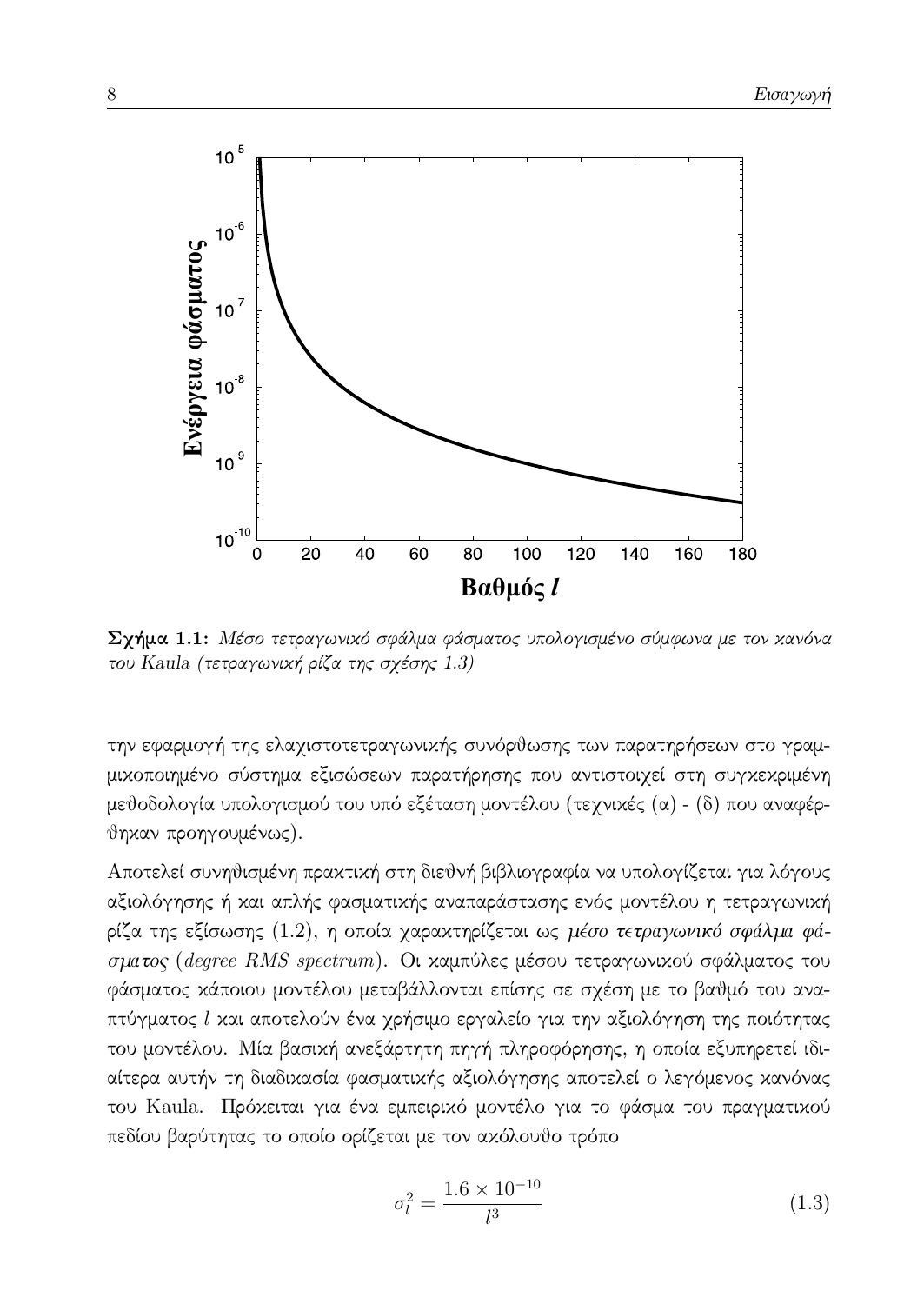Το εμπειρικό αυτό μοντέλο προέκυψε από μία διεξοδική στατιστική επεξεργασία πραγματικών δεδομένων βαρύτητας και παρουσιάζει μία εμπειρική εκτίμηση του τρόπου μεταβολής του βαρυτικού φάσματος. Ο κανόνας του Kaula υποστηρίζει με άλλα λόγια ότι για έναν συγκεκριμένο βαθμό l, ο τετραγωνικός μέσος όρος που υπολογίζεται από όλους τους σφαιρικούς αρμονικούς συντελεστές της συνάρτησης του δυναμικού του πεδίου βαρύτητας της γης για το σύνολο των διαθέσιμων τάξεων μειώνεται όσο ο βαθμός αυξάνεται και η μείωση αυτή πραγματοποιείται προσεγγιστικά σύμφωνα με τον κανόνα  $10^{-5}/l^2$ . Η εμπειρική διαπίστωση του Kaula εκφράζει το γεγονός ότι το πεδίο βαρύτητας καθορίζεται σε σημαντικότατο βαθμό από τα μεγάλα μήκη κύματος. Η ενέργεια των μικρών μηκών κύματος ή ισοδύναμα των μεγάλων συχνοτήτων του βαρυτικού φάσματος είναι πολύ μικρότερη σε σχέση με τα μεγάλα μήκη κύματος.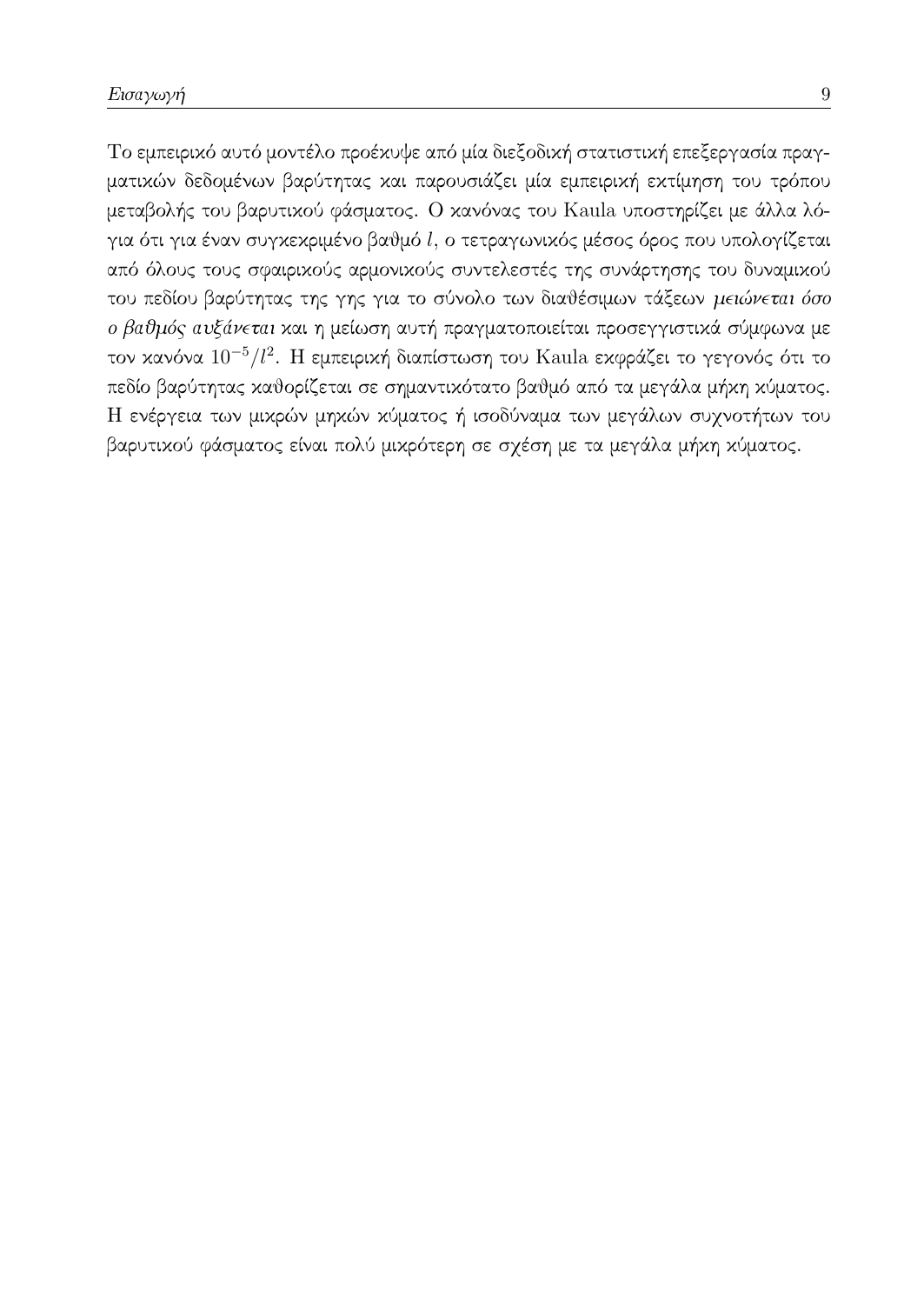### Κεφάλαιο 2

## Βασιχές έννοιες χαι ορισμοί της θεωρίας δορυφορικών τροχιών

#### 2.1 Εισαγωγή

Σκοπός του κεφαλαίου είναι να παρουσιαστούν οι βασικοί ορισμοί που περιγράφουν την κίνηση ενός δορυφόρου που βρίσκεται σε τροχιά γύρω από τη γη. Η θεωρία των δορυφορικών τροχιών αποτελεί το βασικό υπόβαθρο των σύγχρονων διαστημικών αποστολών, τόσο στο προκαταρκτικό στάδιο της θεωρητικής προσομοίωσης και προετοιμασίας, όσο και κατά τη διάρκεια ζωής του συγκεκριμένου δορυφόρου. Η αχριβής χαι αδιάλειπτη γνώση της θέσης του δορυφόρου την χάθε χρονιχή στιγμή είναι η βασική πρωτογενής πληροφορία που είναι απαραίτητη για την αξιοποίηση των συλλεχθέντων δεδομένων του δορυφόρου ανεξάρτητα από τη φύση της εφαρμογής. Η γνώση της θέσης του δορυφόρου και άρα η μορφή της αντίστοιχης τροχιάς υλοποιείται μέσω μιας διαδικασίας παρακολούθησης του δορυφόρου, που διαφέρει ανάλογα με την υποστηριζόμενη τεχνολογία της κάθε αποστολής. Έτσι, η παρακολούθηση των πρώτων γεωδαιτικών δορυφόρων, όπως για παράδειγμα ο δορυφόρος LAGEOS Ι ο οποίος τέθηκε σε τροχιά το 1976 (βλ. επόμενο κεφάλαιο), μπορούσε να υλοποιηθεί μόνο μέσω απευθείας υπολογισμού της θέσης τους επάνω στην τροχιά με τη χρήση του συστήματος SLR. Όπως όμως θα δούμε στο επόμενο κεφάλαιο, το σύστημα SLR επιτρέπει την κάλυψη του δορυφόρου μόνον κατά μήκος επιλεγμένων τόξων τροχιάς και μάλιστα εκείνων που είναι ορατά από το συγκεκριμένο επίγειο σταθμό παρατήρησης. Η εισαγωγή του συστήματος GPS τις δύο τελευταίες δεκαετίες και η ενσωμάτωση της τεχνολογίας GPS στο βασικό εξοπλισμό των σύγχρονων διαστημικών αποστολών επιτρέπει μία σε πραγματικό χρόνο και χωρίς διακοπές καταγραφή της θέσης του δορυφόρου ως προς ένα κοινό παγκόσμιο σύστημα αναφοράς.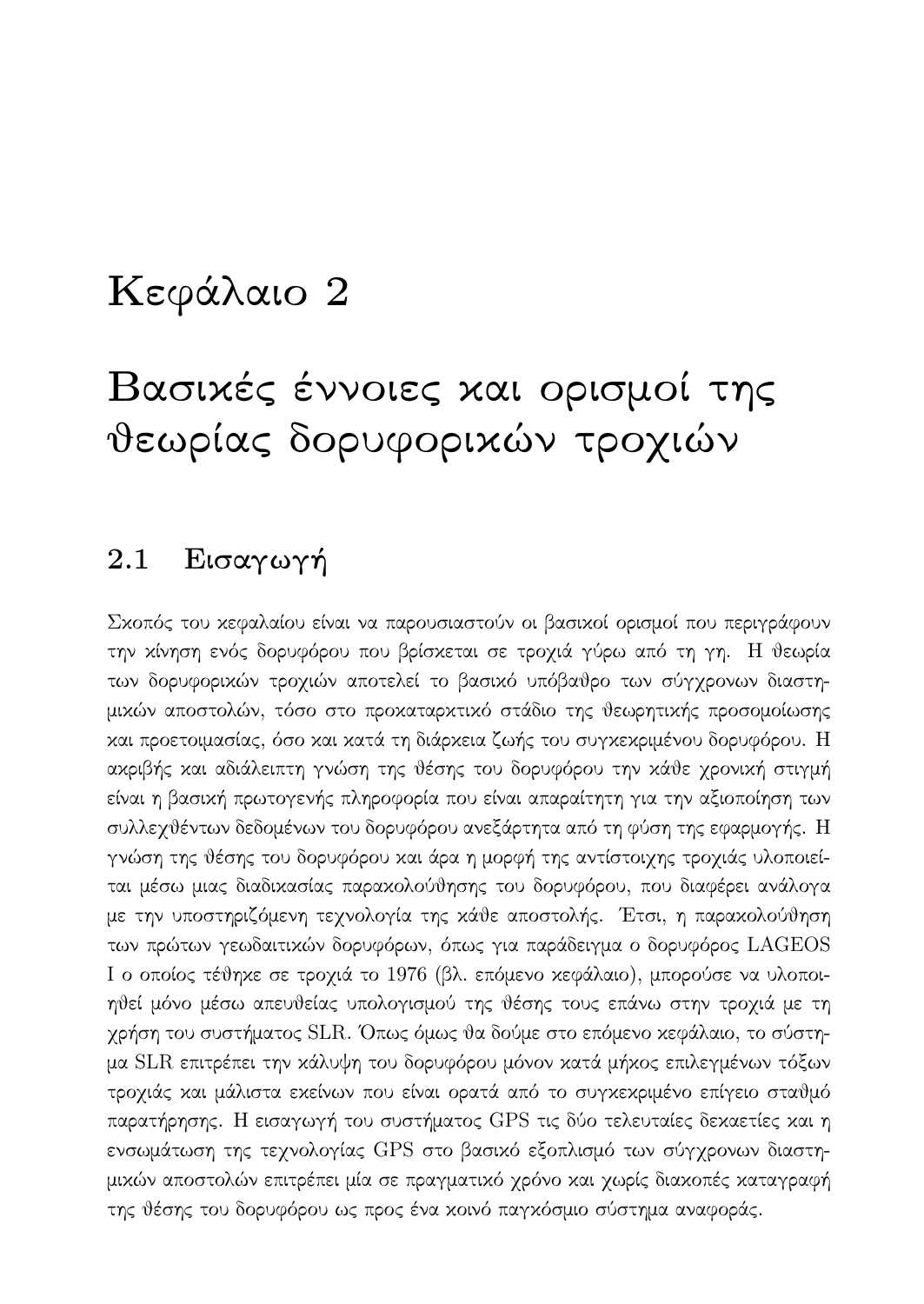Μελετώντας την τροχιά τεχνητών δορυφόρων γύρω από τη γη, πρέπει να κάνουμε έναν πρώτο γενικό θεωρητικό διαχωρισμό. Σε μια πρώτη προσέγγιση, η κίνηση του δορυφόρου καθορίζεται και οφείλεται αποκλειστικά και μόνο στην ελκτική δύναμη που ασκείται στο δορυφόρο από το σύνολο των γήινων μαζών. Αυτή η απλουστευμένη προσέγγιση οδηγεί τελικά στο σύνολο των κανόνων ή νόμων του Kepler, όπως είναι ευρύτερα γνωστοί, τους οποίους διατύπωσε ο ίδιος τον 17ο αιώνα ακολουθώντας έναν καθαρά εμπειρικό τρόπο περιγραφής της κίνησης των πλανητών στο ηλιακό μας σύστημα. Η χίνηση όμως ενός τεχνητού δορυφόρου, ο οποίος βρίσχεται σε τροχιά γύρω από τη γη, δεν υφίσταται μόνον τη δύναμη έλξης των γήινων μαζών. Μία σειρά επιπλέον βαρυτικών αλλά και μη βαρυτικών δυνάμεων, οι περισσότερες των οποίων μεταβάλλονται με το χρόνο, ασκούνται στη μάζα του δορυφόρου επηρεάζοντας την κίνησή του. Για την όσο το δυνατόν πιστότερη περιγραφή μιας τέτοιας ιδιαίτερα πολύπλοκης όσο και απρόβλεπτης κίνησης, έχουν αναπτυχθεί στην πορεία της έρευνας στο χώρο της διαστημικής γεωδαισίας, ιδιαίτερα κατά τις τελευταίες δεκαετίες, πολύπλοκα μαθηματικά μοντέλα που επιχειρούν να συμπεριλάβουν κατά το δυνατόν περισσότερες διαταρακτικές επιδράσεις στην προσέγγιση της πραγματικής άγνωστης τροχιάς του δορυφόρου.

Ο παραπάνω διαχωρισμός θα ακολουθηθεί και στην εξέταση των βασικών εννοιών των δορυφορικών τροχιών που θα παρουσιάσουμε στα επόμενα. Στην αρχή θα εξετάσουμε την περίπτωση μιας μη διαταρακτικής τροχιάς για να καταλήξουμε στους γνωστούς νόμους του Kepler, καθώς και στο μαθηματικό τυπολόγιο σύμφωνα με το οποίο συνδέονται αμφίδρομα τα βασικά στοιχεία της τροχιάς με τα διανύσματα υέσης και ταχύτητας του δορυφόρου για μία δεδομένη χρονική στιγμή. Στη συνέχεια θα παρουσιαστούν οι βασικοί θεωρητικοί άξονες της περιγραφής των διαταρακτικών τροχιών και θα εξεταστούν οι σημαντικότερες πηγές διαταρακτικών επιδράσεων στην κίνηση ενός τεχνητού δορυφόρου.

#### 2.2 Μη διαταρακτική δορυφορική τροχιά

Εξετάζουμε την περίπτωση μιας μη διαταρακτικής τροχιάς, όπου η μοναδική δύναμη που ασκείται στο δορυφόρο είναι η δύναμη έλξης που προέρχεται από τις γήινες μάζες. Στην περίπτωση αυτή το σημείο εκκίνησης για την εξαγωγή της μαθηματικής εξίσωσης κίνησης του δορυφόρου αποτελεί ο δεύτερος νόμος του Νεύτωνα

$$
F = m\ddot{x} \tag{2.1}
$$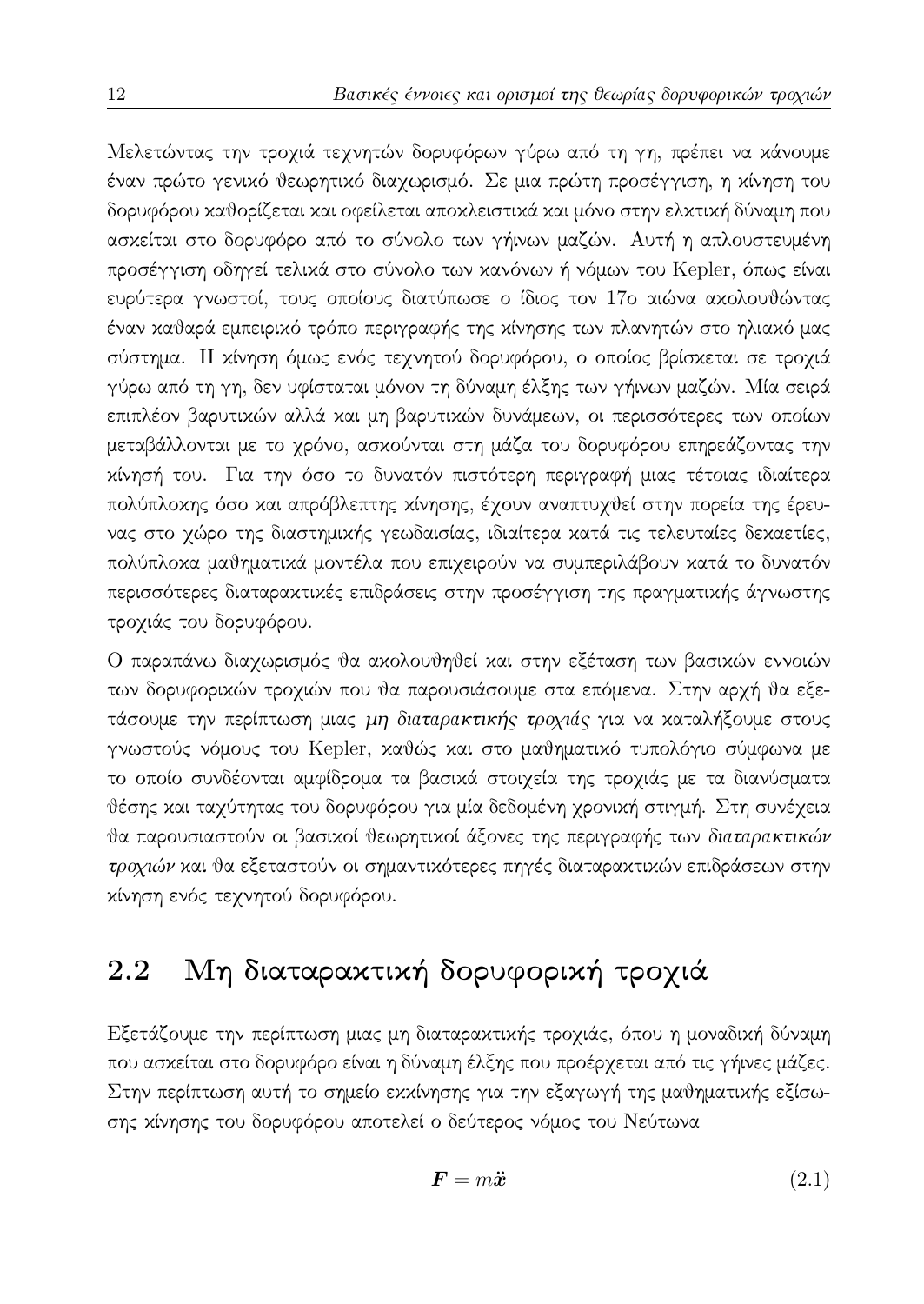ο οποίος αναφερόμενος σε ένα αδρανειακό σύστημα αναφοράς συνδέει τη διανυσματική συνισταμένη  $F$  όλων των ελκτικών δυνάμεων που ασκούνται στο δορυφόρο συνολικής μάζας m με την επιτάχυνση του δορυφόρου  $\ddot{x}$ . Στη σχέση (2.1) η παράμετρος α εκφράζει το διάνυσμα θέσης του δορυφόρου ως προς το αδρανειακό σύστημα αναφοράς και οι δύο τελείες δηλώνουν παραγώγιση δεύτερου βαθμού του συγκεκριμένου διανυσματικού μεγέθους ως προς το χρόνο.

Σύμφωνα με το νόμο της παγκόσμιας έλξης του Νεύτωνα για την ελκτική δύναμη που ασκεί ένα σώμα συνολικής μάζας  $M$  (στην περίπτωσή μας η γη) σε ένα σώμα μάζας  $m$  (στην περίπτωσή μας ο δορυφόρος) θα ισχύει η σχέση

$$
F = -GMm \frac{x - x_E}{|x - x_E|^3}
$$
 (2.2)

όπου  $G$  η παγκόσμια σταθερά του Νεύτωνα, ενώ  $\boldsymbol{x}_E$  και  $\boldsymbol{x}$  εκφράζουν τα διανύσματα θέσης των μαζών  $M$  και  $m$  αντίστοιχα ως προς το κοινό αδρανειακό σύστημα αναφοράς, όταν αυτές αντιμετωπιστούν για τις ανάγχες της παρούσας προσέγγισης ως σημειαχές μάζες. Εισάγοντας την τελευταία έχφραση στη (2.1) λαμβάνουμε για την εξίσωση χίνησης της μάζας  $m$  τη σχέση

$$
m\ddot{x} = -GMm \frac{\boldsymbol{x} - \boldsymbol{x}_E}{|\boldsymbol{x} - \boldsymbol{x}_E|^3}
$$
 (2.3)

Κατ' αντιστοιχία λαμβάνουμε για την εξίσωση κίνησης της μάζας Μ λόγω της βαρυτικής έλξης που ασκείται από τη μάζα  $m$  την ακόλουθη έκφραση

$$
M\ddot{\boldsymbol{x}}_E = -GMm \frac{\boldsymbol{x}_E - \boldsymbol{x}}{|\boldsymbol{x}_E - \boldsymbol{x}|^3}
$$
 (2.4)

Εάν μεταθέσουμε την αφετηρία του αδρανειακού συστήματος στο γεωμετρικό σημείο που είναι τοποθετημένη η μάζα  $M$ , τότε το διάνυσμα θέσης  $\bm{r}$  της μάζας  $m$  στο νέο σύστημα θα δίνεται από τη σχέση

$$
\boldsymbol{r} = \boldsymbol{x} - \boldsymbol{x}_E \tag{2.5}
$$

Παραγωγίζοντας διαδοχικά και συνολικά δύο φορές ως προς το χρόνο και χρησιμοποιώντας τις σχέσεις (2.3) χαι (2.4) λαμβάνουμε την αχόλουθη σχέση για την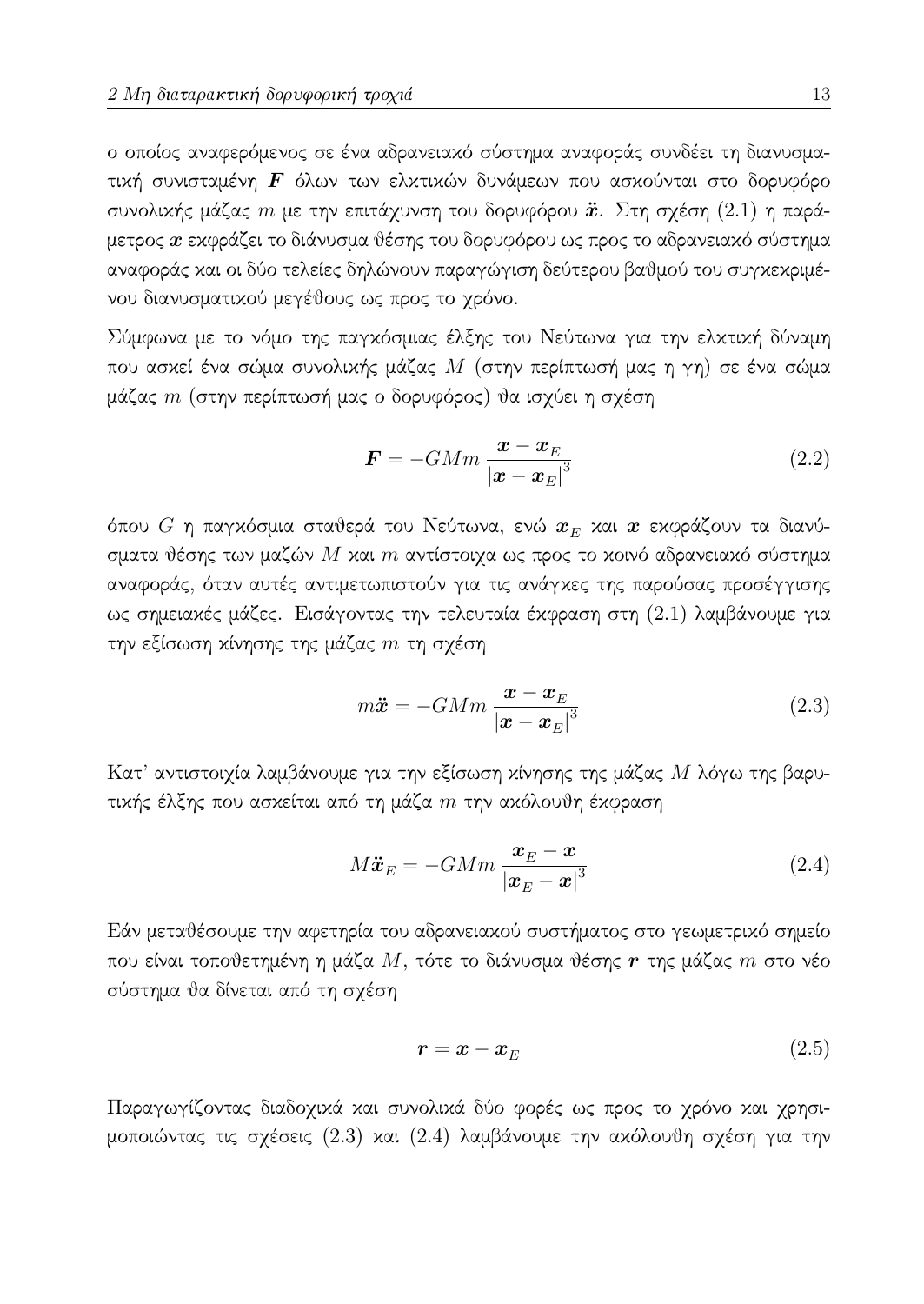εξίσωση της σχετικής κίνησης της μάζας  $m$  ως προς το κέντρο της μάζας  $M$ 

$$
\ddot{\boldsymbol{r}} = \ddot{\boldsymbol{x}} - \ddot{\boldsymbol{x}}_E = -GM\frac{\boldsymbol{r}}{r^3} - Gm\frac{\boldsymbol{r}}{r^3} = -G(M+m)\frac{\boldsymbol{r}}{r^3}
$$
(2.6)

Για έναν τεχνητό δορυφόρο που βρίσκεται σε τροχιά γύρω από τη γη μπορούμε να θεωρήσουμε τη συνολική του μάζα  $m$  ως μία αμελητέα ποσότητα σε σχέση με το σύνολο των ελκτικών γήινων μαζών Μ και να καταλήξουμε στη μη διαταρακτική έκφραση της εξίσωσης κίνησης ενός δορυφόρου

$$
\ddot{\boldsymbol{r}} = -GM \frac{\boldsymbol{r}}{r^3} \tag{2.7}
$$

όπου η εκφράζει το διάνυσμα θέσης του δορυφόρου σε σχέση με το γεώχεντρο και Μ δηλώνει τη συνισταμένη των γήινων διαταρακτικών μαζών.

Ο υπολογισμός αριθμητικών τιμών για τις σταθερές  $G$  και  $M$  αποτελεί αντικείμενο ξεχωριστής έρευνας. Χρησιμοποιώντας βαθμιδομετρικές μετρήσεις της αμοιβαίας ελκτικής δύναμης που αναπτύσσεται μεταξύ δύο απολύτως γνωστών μαζών μπορεί κανείς να καταλήξει σε έναν εργαστηριακό προσδιορισμό της ποσότητας  $G$ . Η διάταξη του ζυγού στρέψης που χρησιμοποιείται για το σχοπό αυτό συνδέεται ωστόσο με μία σειρά ανεπιθύμητων εξωτερικών επιδράσεων και σφαλμάτων τα οποία, σε συνδυασμό με το ιδιαίτερα ασθενές σήμα που εξ ορισμού χαρακτηρίζει το ελκτικό πεδίο επιτρέπουν έναν αριθμητικό προσδιορισμό του  $G$  που συνοδεύεται από μία περιορισμένης τάξης ακρίβεια και δίνεται από μία σχέση της μορφής

$$
G = (6.67259 \pm 0.00085) \cdot 10^{-11} \text{m}^3 \text{kg}^{-1} \text{s}^{-2} \tag{2.8}
$$

Ανεξάρτητα από τον τρόπο υπολογισμού της σταθεράς  $G$  είναι δυνατόν να υπολογιστεί η αριθμητική τιμή του γινομένου  $GM$  της παγκόσμιας σταθερά με το σύνολο των γήινων μαζών, από την απευθείας ανάλυση δεδομένων δορυφορικών αποστάσεων από επίγειους σταθμούς ελέγχου στα πλαίσια της τεχνικής SLR. Οι σχετικές επεξεργασίες οδηγούν σε εκφράσεις της μορφής

$$
GM = 398600.4405 \pm 0.001 \text{kg}^3 \text{s}^{-2} \tag{2.9}
$$

από όπου μπορεί κανείς να εξάγει μία προσεγγιστική τιμή για την ποσότητα  $M$ , στην προκειμένη περίπτωση

$$
M = 5.974 \cdot 10^{24} \text{kg}
$$
 (2.10)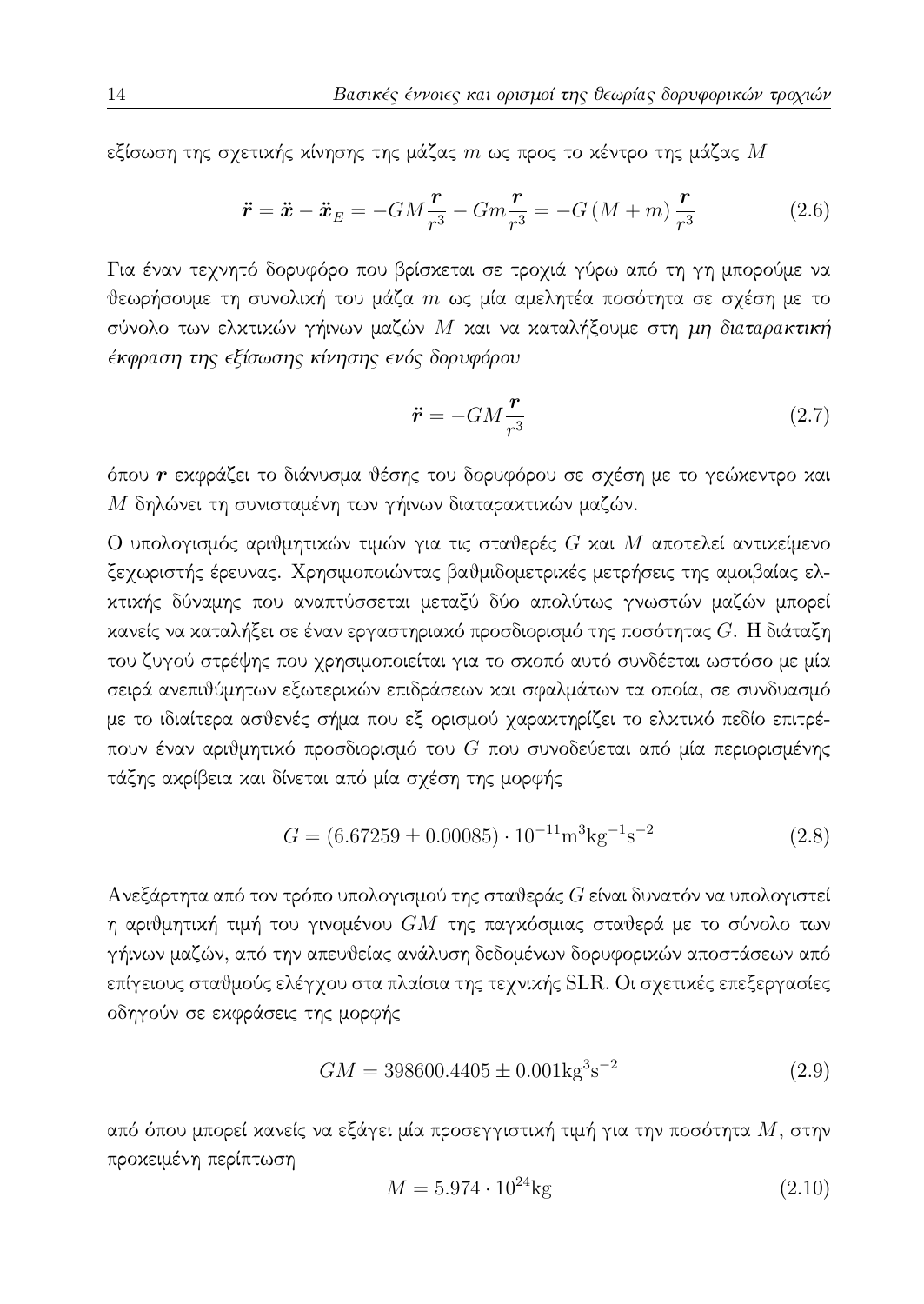Η εξίσωση χίνησης (2.7) αποτελεί μία διανυσματιχή διαφοριχή εξίσωση δεύτερης τάξης, για μία μονοσήμαντη λύση της οποίας απαιτείται ο προσδιορισμός έξι (6) σταθερών ολοκλήρωσης. Οι πιο συνηθισμένες εκφράσεις των σταθερών αυτών είναι δύο: Είτε η πληροφορία του διανύσματος θέσης  $\bm{r}(t_o) = \bm{r}_o$  και του διανύσματος ταχύτητας  $\dot{\bm{r}}(t_o) = \bm{v}(t_o) = \bm{v}_o$  του δορυφόρου για μία δεδομένη χρονική στιγμή  $t_o^{-1}$ , είτε η γνώση των έξι (6) Κεπλέρειων στοιχείων της τροχιάς (ένας λεπτομερής ορισμός των οποίων θα δοθεί στη συνέχεια):

 $a \longrightarrow$  Ο μεγάλος ημιάξονας της έλλειψης

### $e \longrightarrow H$  αριθμητική εκκεντρότητα της έλλειψης

 $i \longrightarrow$  Η κλίση του τροχιακού επιπέδου σε σχέση με το ισημερινό επίπεδο

 $\Omega \longrightarrow$  Το μήχος του συνδέσμου αναβιβασμού

 $\omega \longrightarrow$  Το όρισμα του περιγείου

 $t_P \longrightarrow$  Ο χρόνος διέλευσης από το περίγειο<sup>2</sup>

Όπως θα δούμε στη συνέχεια οι δύο αυτές ομάδες σταθερών συνδέονται αμφίδρομα μεταξύ τους μέσω συγκεκριμένων κλειστών αναλυτικών εκφράσεων, κάτι που επιτρέπει για το πρόβλημα προσδιορισμού της τροχιάς και τη γεωμετρική της αναπαράσταση τη γνώση μόνο μίας ομάδας παραμέτρων (είτε δηλαδή τα έξι Κεπλέρεια στοιχεία είτε τη θέση και την ταχύτητα του δορυφόρου σε μία δεδομένη χρονική στιγμή).

Η χίνηση ενός τεχνητού δορυφόρου ο οποίος διαγράφει μια ελλειπτική τροχιά γύρω από τη γη αποτελεί στα πλαίσια της ουράνιας μηχανικής το τελικό αποτέλεσμα του λεγόμενου προβλήματος των δύο σωμάτων. Το γεγονός ότι η ελκτική δύναμη που αναπτύσσεται από το σύνολο των γήινων μαζών στο δορυφόρο έχει φορά που δείχνει πάντοτε προς το γεώχεντρο έχει ως άμεση συνέπεια, η διαγραφόμενη τροχιά να ανήχει σε ένα επίπεδο που δεν μεταβάλλεται με το χρόνο, με την προϋπόθεση να μην ασκούνται άλλες δυνάμεις στο δορυφόρο. Αυτό το τροχιακό επίπεδο είναι καθορισμένο, έχει συγκεκριμένο προσανατολισμό σε σχέση με τον αδρανειακό χώρο και ο δορυφόρος δεν μπορεί να το εγκαταλείψει, καθώς η διεύθυνση της ελκτικής δύναμης ταυτίζεται με αυτήν του διανύσματος θέσης έχοντας απλώς αντίθετη φορά, μην επιτρέποντας με αυτόν τον τρόπο τη δυνατότητα ανάπτυξης επιπρόσθετων επιταχύνσεων στην κάθετη

 $^1\mathrm{H}$  γνώση των δύο διανυσμάτων θέσης και ταχύτητας ισοδυναμεί με τη γνώση έξι συνολικά παραμέτρων, που καθορίζουν μονοσήμαντα το μέτρο, τη διεύθυνση και τη θέση των δύο συγκεκριμένων διανυσμάτων στο χώρο σε σχέση με το κοινό αδρανειακό σύστημα αναφοράς.

 $^2$ Συχνά αντί του χρόνου αυτού χρησιμοποιείται η λεγόμενη μέση ανωμαλία  $M_o$  κατά τη χρονική στιγμή  $t_o$ .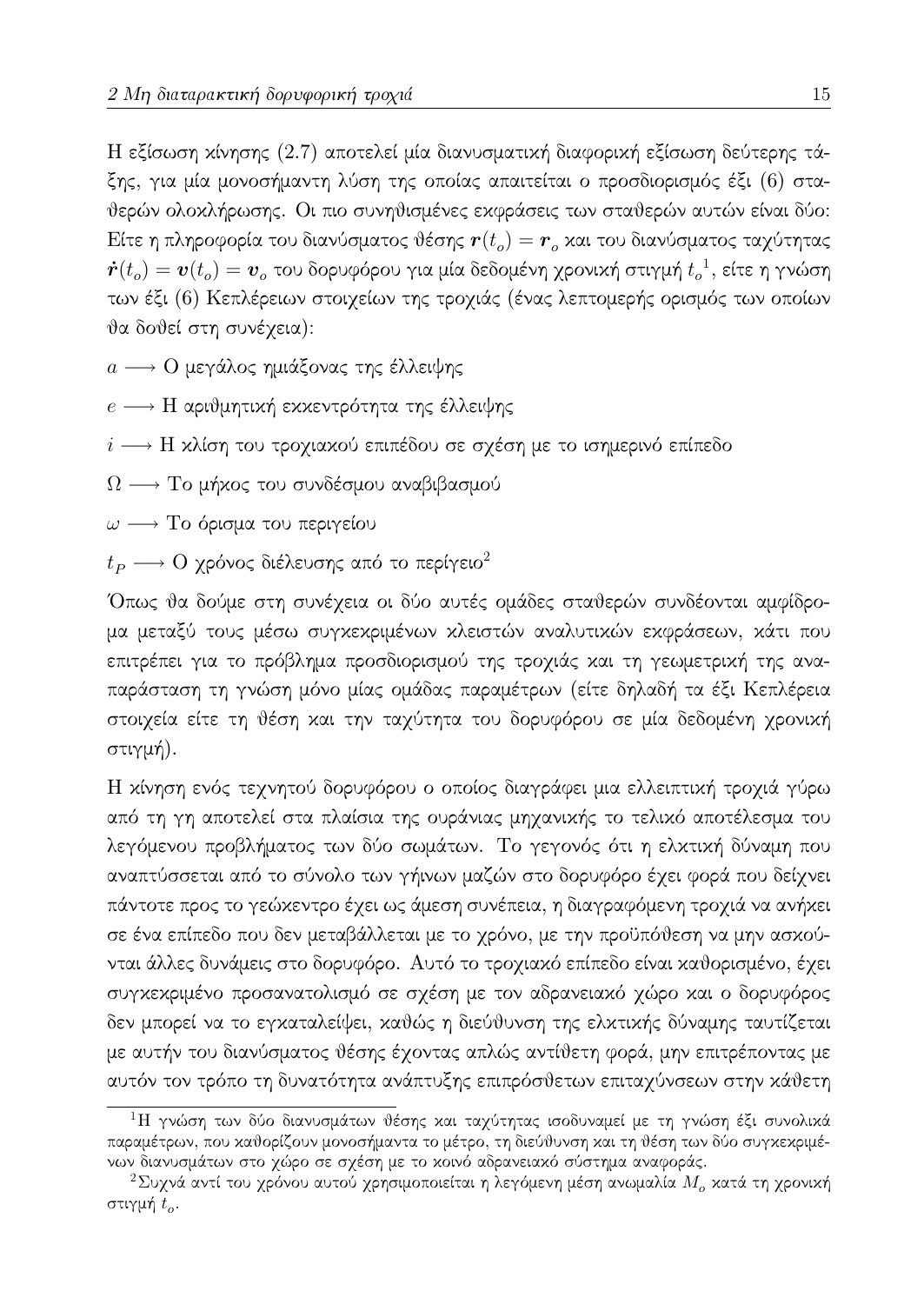προς το τροχιακό επίπεδο διεύθυνση.

Για τη μαθηματική επίδειξη αυτού του γεγονότος σχηματίζουμε το εξωτερικό γινόμενο της σχέσης (2.7) με το διάνυσμα θέσης  $\bm{r}$ 

$$
\mathbf{r} \times \ddot{\mathbf{r}} = -\frac{GM}{r^3} \left( \mathbf{r} \times \mathbf{r} \right) = 0 \tag{2.11}
$$

Το δεξιό μέλος αυτής της εξίσωσης ισούται με το μηδέν, καθώς το εξωτερικό γινόμενο ενός διανύσματος με τον εαυτό του είναι εξ ορισμού ίσο με το μηδέν. Στην αριστερή πλευρά της σχέσης (2.11) μπορεί επιπλέον να προστεθεί η ποσότητα  $\dot{r} \times \dot{r}$ , χωρίς να αλλοιωθεί το αποτέλεσμα, αφού το εξαγόμενο του εξωτερικού γινομένου ενός οποιουδήποτε διανύσματος με τον εαυτό του είναι το μηδενικό διάνυσμα. Έτσι μπορούμε να γράψουμε

$$
\mathbf{r} \times \ddot{\mathbf{r}} = \mathbf{r} \times \ddot{\mathbf{r}} + \dot{\mathbf{r}} \times \dot{\mathbf{r}} = \frac{d}{dt} (\mathbf{r} \times \dot{\mathbf{r}})
$$
(2.12)

Από τη στιγμή που, σύμφωνα με τη σχέση (2.11), η παράγωγος ως προς το χρόνο της ποσότητας  $r \times \dot{r}$  ισούται με το μηδέν, θα πρέπει και η ίδια η ποσότητα να αποτελεί μία σταθερά, δηλαδή θα πρέπει να ισχύει

$$
\mathbf{r} \times \dot{\mathbf{r}} = \mathbf{h} \equiv \sigma \tau \alpha \theta. \tag{2.13}
$$

Η γεωμετρική ερμηνεία του εξωτερικού γινομένου δύο διανυσμάτων είναι ότι το διάνυσμα που εκφράζει το εξωτερικό γινόμενο είναι κάθετο στα δύο επί μέρους διανύσματα και συνεπώς κάθετο και στο επίπεδο που ορίζουν. Έτσι, η σχέση (2.13) εκφράζει με άλλα λόγια ότι τα διανύσματα θέσης και ταχύτητας του δορυφόρου  $\bm{r}$ και *τ* αντίστοιχα είναι μονίμως κάθετα στο διάνυσμα h, ενώ η διαγραφόμενη τροχιά είναι ορισμένη σε ένα μοναδικό και χρονικά αμετάβλητο επίπεδο. Το διάνυσμα  $\bm{h}$ περιγράφεται στη βιβλιογραφία ως η στροφορμή ανά μονάδα μάζας του κινούμενου δορυφόρου, η οποία συνδέεται με το διάνυσμα της στροφορμής l μέσα από τη σχέση  $l = mh$ , με  $m \tau \eta$  συνολική μάζα του δορυφόρου.

#### Η γεωμετρική μορφή της τροχιάς 2.2.1

Κάποιες επιπλέον χαρακτηριστικές γεωμετρικές ιδιότητες της μη διαταρακτικής δορυφορικής τροχιάς μπορούν να προκύψουν, εάν πολλαπλασιαστούν οι δύο πλευρές της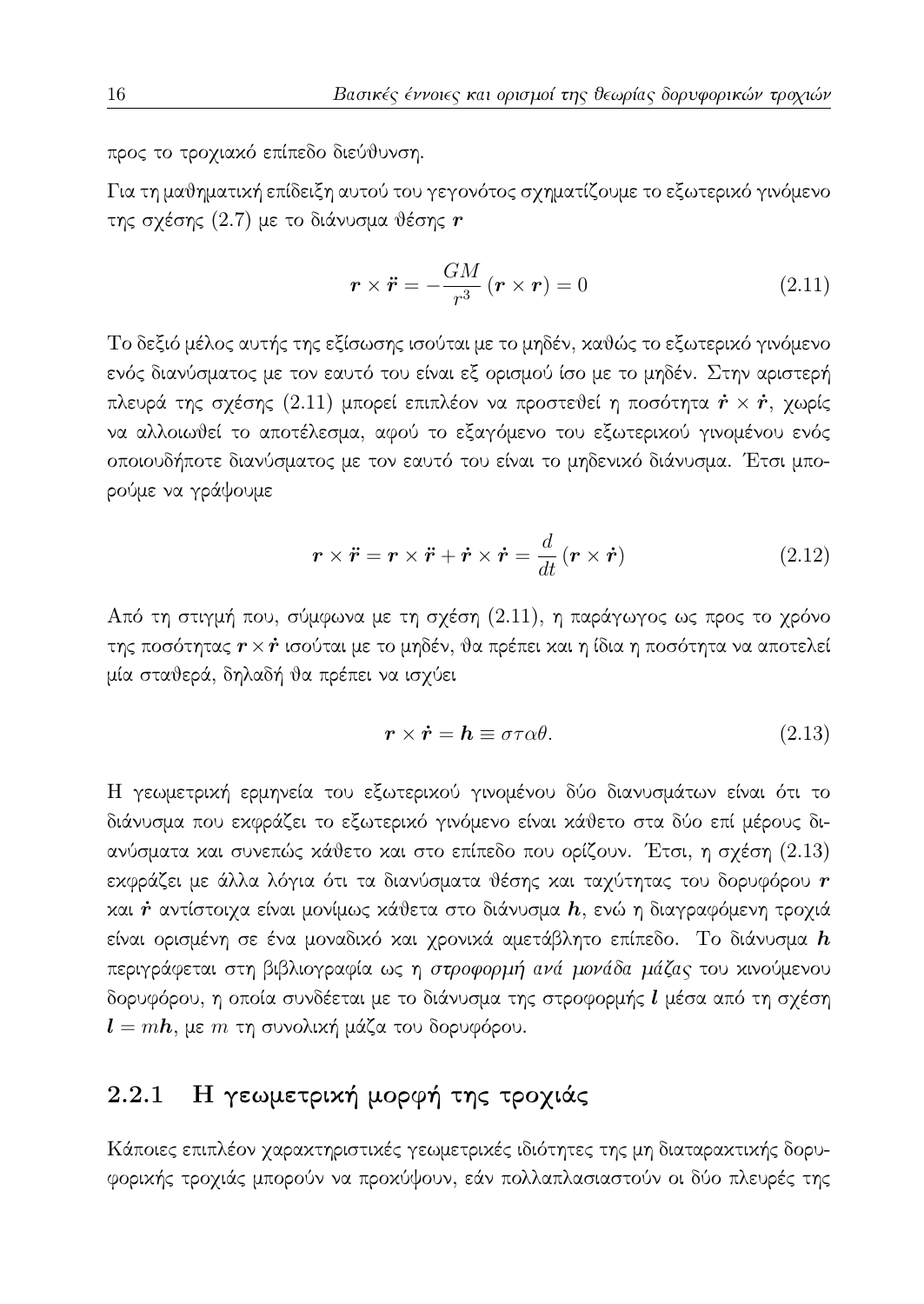

Σγήμα 2.1: Το χεντρικό πεδίο δυνάμεων δεσμεύει τη δορυφορική κίνηση σε ένα μοναδικό τροχιακό επίπεδο

εξίσωσης (2.7) με το διάνυσμα  $\bm{h}$ , οπότε έχουμε

$$
\mathbf{h} \times \ddot{\mathbf{r}} = -\frac{GM}{r^3} (\mathbf{h} \times \mathbf{r}) = -\frac{GM}{r^3} ((\mathbf{r} \times \dot{\mathbf{r}}) \times \mathbf{r})
$$

$$
= -\frac{GM}{r^3} (\dot{\mathbf{r}} (\mathbf{r} \cdot \mathbf{r}) - \mathbf{r} (\mathbf{r} \cdot \dot{\mathbf{r}}))
$$
(2.14)

Λαμβάνοντας τώρα υπόψη ότι ισχύει

$$
\frac{d}{dt}\left(\frac{\boldsymbol{r}}{r}\right) = \frac{1}{r}\dot{\boldsymbol{r}} - \frac{\dot{r}}{r^2}\boldsymbol{r} = \frac{1}{r^3}\left(\dot{\boldsymbol{r}}(\boldsymbol{r}\cdot\boldsymbol{r}) - \boldsymbol{r}(\boldsymbol{r}\cdot\dot{\boldsymbol{r}})\right)
$$
(2.15)

η σχέση (2.14) γίνεται

$$
\boldsymbol{h} \times \ddot{\boldsymbol{r}} = -GM \frac{d}{dt} \left( \frac{\boldsymbol{r}}{r} \right) \tag{2.16}
$$

Ολοκληρώνοντας και τις δύο πλευρές αυτής της εξίσωσης ως προς το χρόνο παίρνουμε

$$
\boldsymbol{h} \times \boldsymbol{\dot{r}} = -GM\left(\frac{\boldsymbol{r}}{r}\right) - \boldsymbol{A} \tag{2.17}
$$

όπου η ποσότητα Α εκφράζει τη σταθερά ολοκλήρωσης, χαρακτηρίζεται ως Λαπλασιανό διάνυσμα και προσδιορίζεται με βάση τα αρχικά διανύσματα θέσης και ταχύτητας του δορυφόρου.

Το διάνυσμα  $h \times \dot{r}$  ανήκει στο τροχιακό επίπεδο, καθώς είναι κάθετο στο διάνυσμα  $\bm{h}$ , ενώ στο ίδιο επίπεδο είναι ορισμένο και το μοναδιαίο διάνυσμα  $\bm{r}/r$ . Συνεπώς στο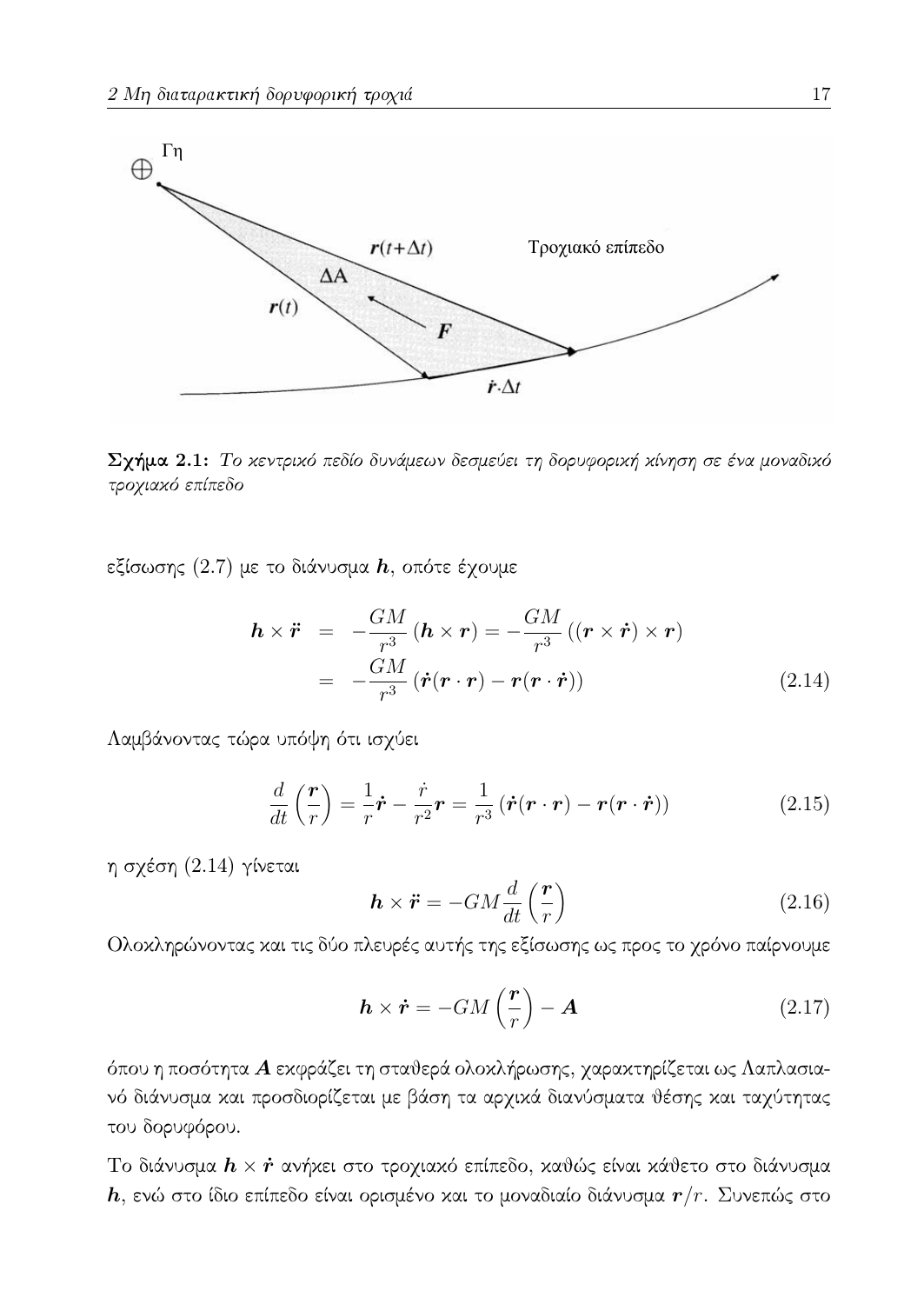επίπεδο της τροχιάς θα ανήχει και το διάνυσμα Α. Πολλαπλασιάζοντας εσωτερικά τη σχέση (2.17) κατά μέλη με  $r$  οδηγούμαστε στην έκφραση

$$
(\mathbf{h} \times \dot{\mathbf{r}}) \cdot \mathbf{r} = -GMr - \mathbf{A} \cdot \mathbf{r}
$$
 (2.18)

Χρησιμοποιώντας την ταυτότητα

$$
(\mathbf{a} \times \mathbf{b}) \cdot \mathbf{c} = -(\mathbf{c} \times \mathbf{b}) \cdot \mathbf{a} \tag{2.19}
$$

για την απλοποίηση του αριστερού μέλους της (2.18) και εισάγοντας την έννοια της αληθούς ανωμαλίας ν ως τη γωνία που σχηματίζουν τα διανύσματα Α και r (βλ. Σχήμα 2.2) καταλήγουμε στη σχέση

$$
h^2 = GMr + Ar\cos\nu\tag{2.20}
$$

Ορίζοντας τις βοηθητικές παραμέτρους p και e σύμφωνα με τις σχέσεις

$$
p = \frac{h^2}{GM} \quad , \qquad e = \frac{A}{GM} \tag{2.21}
$$

καταλήγουμε στην ακόλουθη εξίσωση κωνικής τομής

$$
r = \frac{p}{1 + e \cos \nu} \tag{2.22}
$$

Η συγκεκριμένη εξίσωση καθορίζει τη θέση του δορυφόρου επάνω στην τροχιά που διαγράφεται στο συγκεκριμένο τροχιακό επίπεδο συσχετίζοντας τη γεωκεντρική απόσταση του δορυφόρου r με τη γωνία που σχηματίζει το διάνυσμα θέσης του με τη διεύθυνση ανάφορας, όπως αυτή καθορίζεται από το διάνυσμα  $A$ .

Όπως εύχολα προχύπτει από την εξίσωση (2.22) η απόσταση η μεταβάλλεται αριθμητικά μεταξύ μιας ελάχιστης τιμής

$$
r_{\min} = \frac{p}{1+e} \tag{2.23}
$$

η οποία προχύπτει για  $\nu = 0$  και μιας μέγιστης τιμής

$$
r_{\max} = \begin{cases} \frac{p}{1 - e} \, \gamma \varpropto \, 0 \le e \le 1 \\ \infty \, \gamma \varpropto \, 1 \le e \end{cases} \tag{2.24}
$$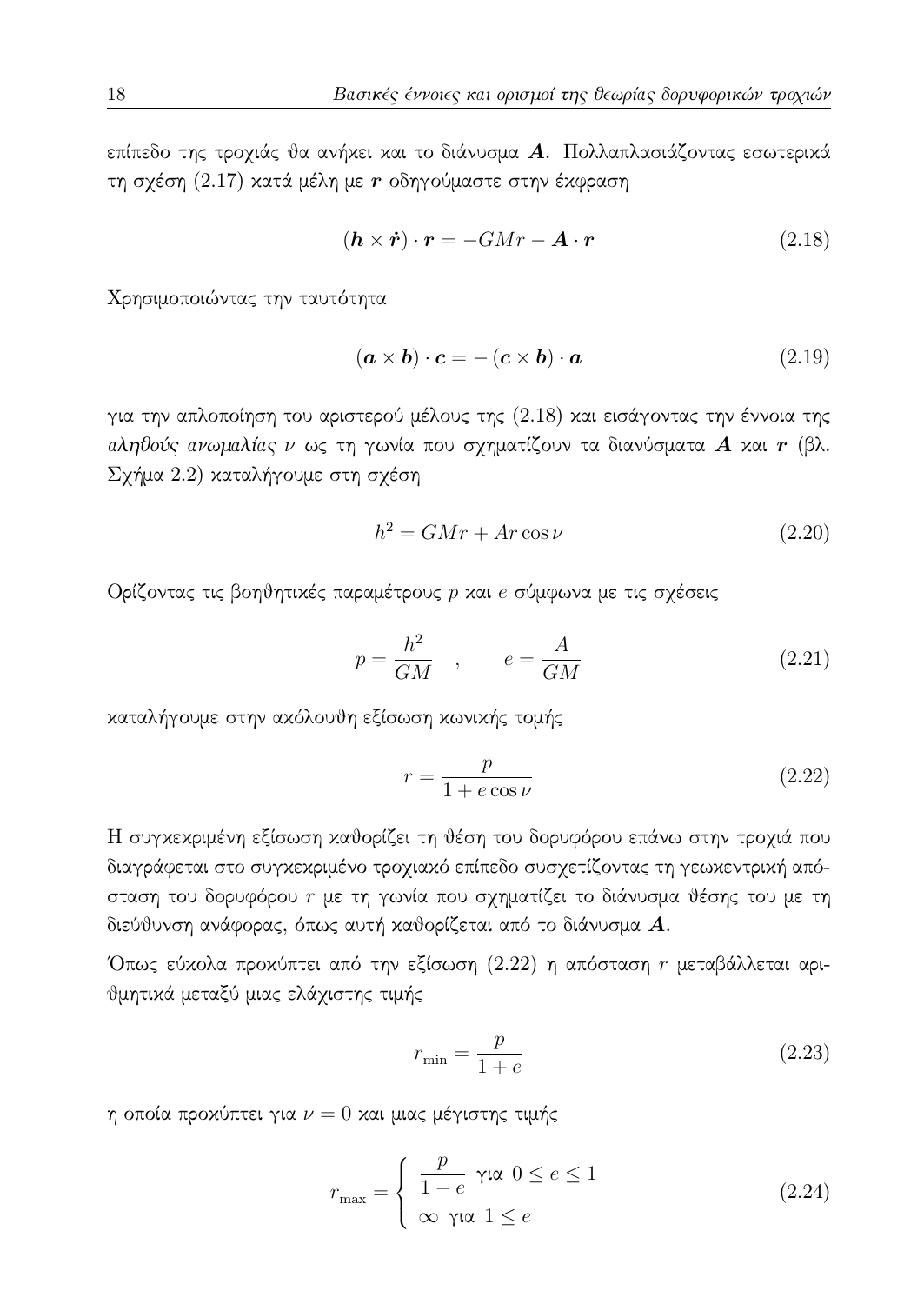

Σχήμα 2.2: Αληθής και εκκεντρική ανωμαλία

η οποία εξαρτάται άμεσα από την αριθμητική τιμή της παραμέτρου e. Τα αντίστοιχα σημεία επάνω στην τροχιά χαρακτηρίζονται ως περίγειο ( $r_{\text{min}}$ ) και απόγειο ( $r_{\text{max}}$ ). Η μέση τιμή της μέγιστης και της ελάχιστης απόστασης η ορίζει το μεγάλο ημιάξονα της έλλειψης α σύμφωνα με τη σχέση

$$
a = \frac{1}{2} (r_{\min} + r_{\max}) = \frac{p}{1 - e^2} = \frac{h^2}{GM (1 - e^2)}
$$
(2.25)

Οι βοηθητικές παράμετροι p και e ονομάζονται παράμετρος της κωνικής τομής και εκκεντρότητα αντίστοιχα. Η παράμετρος p αποτελεί μία γεωμετρική σταθερά της κωνικής τομής και εκφράζει την απόσταση του δορυφόρου από το γεώκεντρο που ορίζεται σε εχείνο το σημείο της τροχιάς για το οποίο το ευθύγραμμο τμήμα r είναι χάθετο στη διεύθυνση που ορίζεται από το περίγειο χαι το απόγειο. Η εχχεντρότητα e από την άλλη αποτελεί μία αριθμητική έκφραση της απόκλισης του σχήματος της ελλειπτικής τροχιάς από εκείνο ενός τέλειου κύκλου, ο οποίος διαγράφεται στην περίπτωση που  $e = 0$ .

#### Αρχή διατήρησης της ενέργειας 2.2.2

Ήδη η εξίσωση (2.13) εκφράζει το δεύτερο νόμο του Kepler ή νόμο των επιφανειών, σύμφωνα με τον οποίο το ευθύγραμμο τμήμα που ορίζεται από την εστία της διαγραφόμενης δορυφορικής τροχιάς (γεώχεντρο) και το δορυφόρο διαγράφει ίσες επιφά-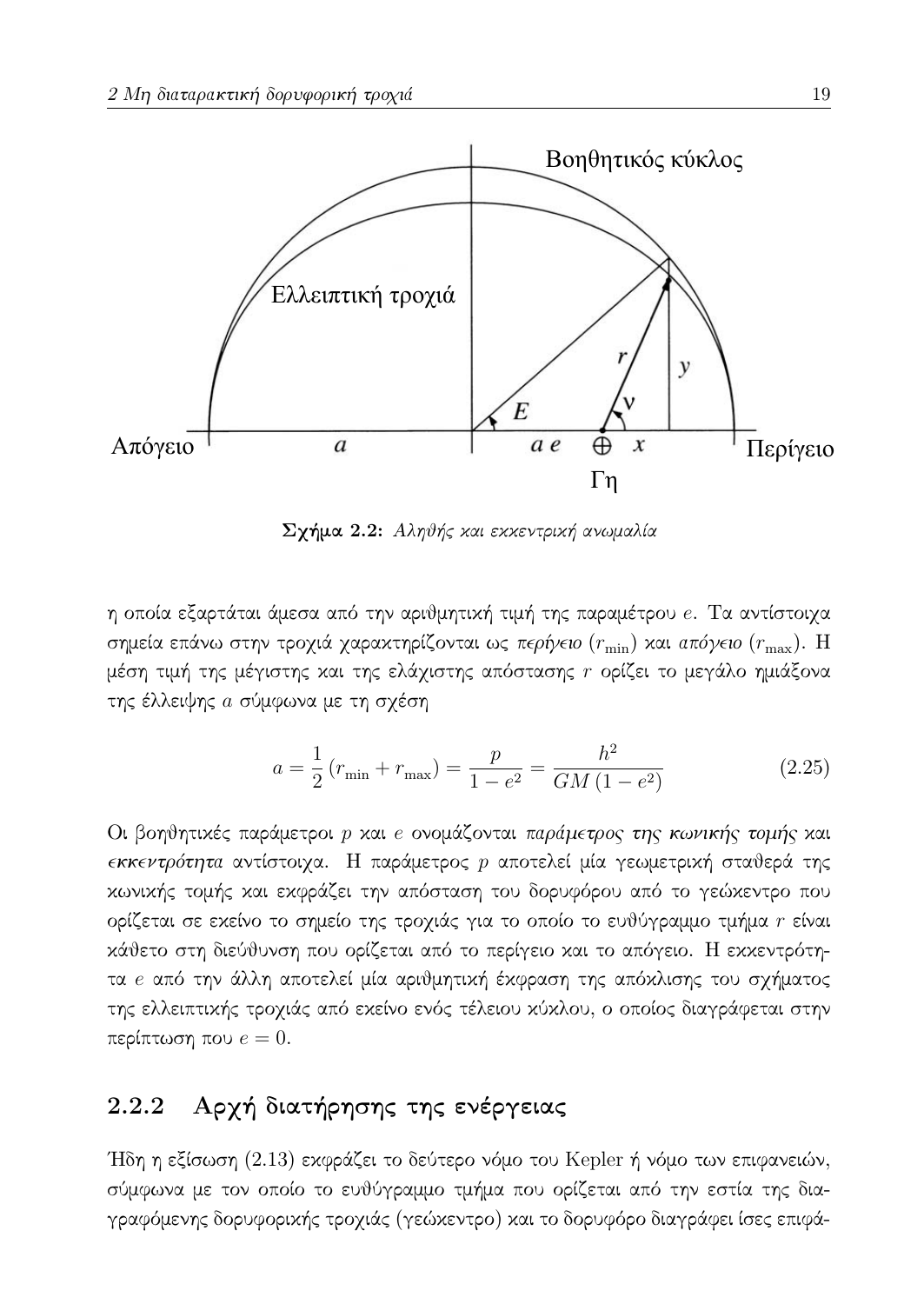νειες σε ίσους χρόνους. Πράγματι εάν θεωρήσουμε ένα τέτοιο στοιχειώδες χρονικό διάστημα  $\Delta t$  και θεωρήσουμε την κίνηση του δορυφόρου γραμμική γι' αυτό το διάστημα τότε η επιφάνεια που θα διαγραφεί μέσα στο χρόνο  $\Delta t$  από την επιβατική ακτίνα του διανύσματος θέσης του δορυφόρου επάνω στο τροχιακό επίπεδο θα δίνεται από τη σχέση

$$
\Delta A = \frac{1}{2} |\mathbf{r} \times \dot{\mathbf{r}} \Delta t| = \frac{1}{2} |\mathbf{h}| \Delta t \qquad (2.26)
$$

Καθώς η ποσότητα  $\bm{h}$  (και κατά συνέπεια και η  $h=|\bm{h}|$ ) παραμένει σύμφωνα με την (2.13) σταθερή, η τελευταία σχέση επιβεβαιώνει την ισχύ του δεύτερου νόμου του Kepler.

Μία επιπλέον ιδιαίτερα χρήσιμη ιδιότητα της Κεπλέρειας κίνησης, μιας μη διαταρακτικής δηλαδή τροχιάς η οποία πληροί τους νόμους του Kepler, αφορά εκείνον το νόμο που συνδέει την ταχύτητα του δορυφόρου με την απόστασή του από το γεώχεντρο. Πρόχειται για την αρχή διατήρησης της ενέργειας, σύμφωνα με την οποία το άθροισμα της κινητικής και της δυναμικής ενέργειας του δορυφόρου θα πρέπει να διατηρείται σταθερό καθ' όλη τη διάρκεια εξέλιξης της δορυφορικής τροχιάς. Για να καταλήξουμε σε αυτήν την ιδιότητα υψώνουμε τα δύο μέλη της εξίσωσης (2.17) στο τετράγωνο για να πάρουμε

$$
(\mathbf{h} \times \dot{\mathbf{r}})^2 = (GM)^2 + 2GM\frac{\mathbf{r} \cdot \mathbf{A}}{r} + A^2 = (GM)^2 \left(1 + 2e \cos \nu + e^2\right)
$$
  
= 
$$
(GM)^2 \left(2(1 + e \cos \nu) - (1 - e^2)\right)
$$
 (2.27)

Καθώς τα διανύσματα h και ή είναι μεταξύ τους κάθετα, το αριστερό μέλος της σχέσης (2.27) ισούται με  $h^2v^2$ , όπου χρησιμοποιούμε το συμβολισμό  $v = |\dot{r}|$  για να δηλώσουμε την ταχύτητα του δορυφόρου. Αντικαθιστώντας την έκφραση  $1/a =$  $GM(1-e^2)/h^2$  για το αντίστροφο του μεγάλου ημιάξονα της έλλειψης και κάνοντας χρήση της γενικής εξίσωσης περιγραφής μιας κωνικής τομής (2.22) προκύπτει τελικά η σχέση

$$
v^2 = GM\left(\frac{2}{r} - \frac{1}{a}\right) \tag{2.28}
$$

η οποία αποτελεί την έχφραση του νόμου διατήρησης της ενέργειας, σύμφωνα με τον οποίο το άθροισμα της κινητικής

$$
E_{\kappa \nu} = \frac{1}{2} m v^2
$$
 (2.29)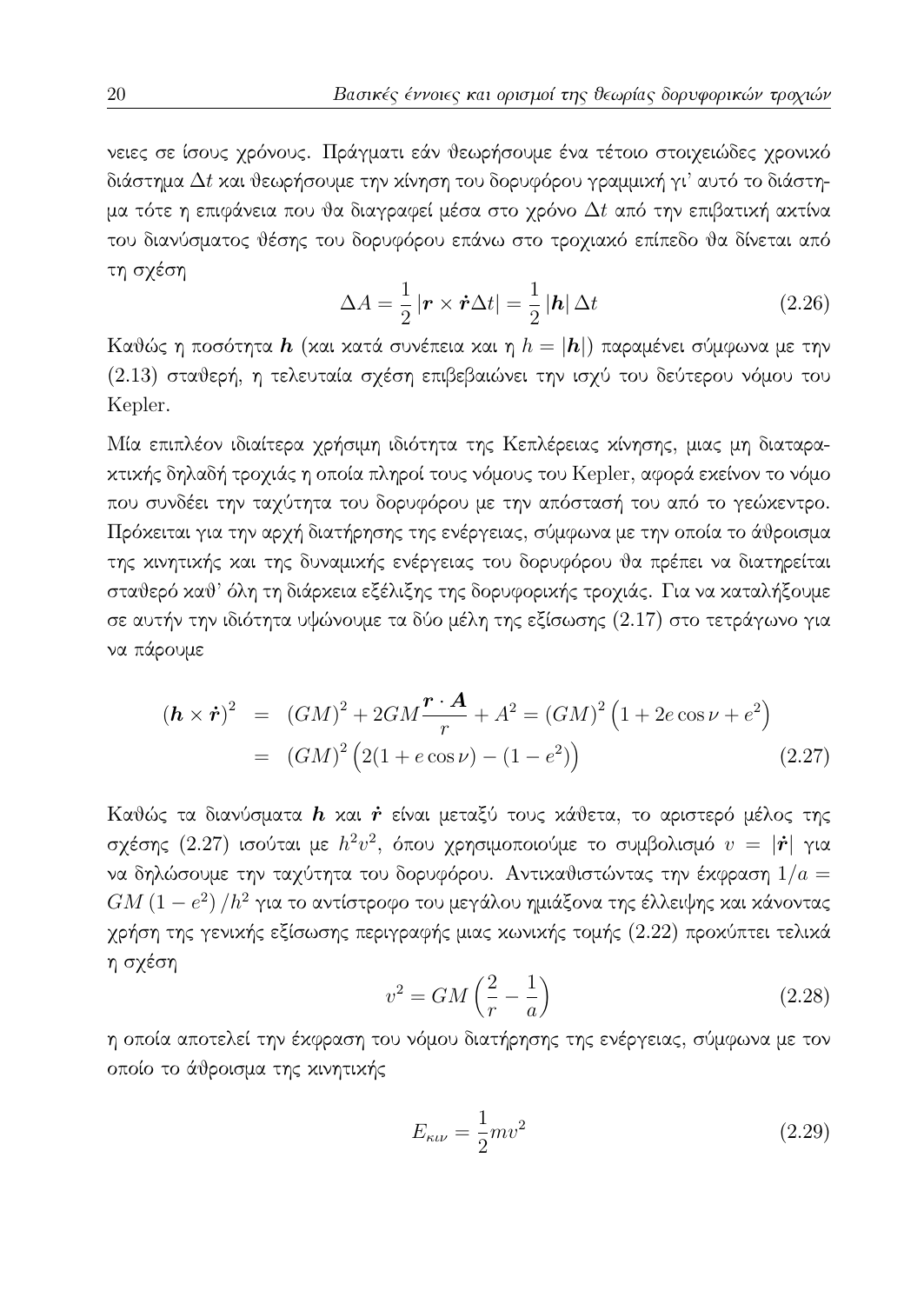και της δυναμικής ενέργειας του δορυφόρου

$$
E_{\delta v\nu} = -\frac{GmM}{r} \tag{2.30}
$$

διατηρείται σταθερό κατά τη διάρκεια της δορυφορικής τροχιάς και ίσο με

$$
E_{tot} = \frac{1}{2}mv^2 - \frac{GmM}{r} = -\frac{1}{2}\frac{GmM}{a}
$$
 (2.31)

Όπως φαίνεται από αυτήν την έκφραση, η συνολική ενέργεια εξαρτάται αποκλειστικά από το αντίστροφο του μεγάλου ημιάξονα και όχι από την εκκεντρότητα της τροχιάς. Η συνολική ενέργεια ενός δορυφόρου που βρίσκεται δεσμευμένος σε μία ελλειπτική τροχιά γύρω από τη γη είναι πάντοτε αρνητική, καθώς ο μεγάλος ημιάξονας a είναι στην περίπτωση αυτών των τροχιών πάντοτε μία θετική ποσότητα. Αντιθέτως παραβολικές  $(1/a = 0)$  και υπερβολικές  $(1/a < 0)$  τροχιές χαρακτηρίζονται αντίστοιχα από μία μηδενική ή θετική συνολική ενέργεια, κάτι που εκφράζει το γεγονός ότι στην περίπτωση τέτοιων τροχιών οι δορυφόροι δύνανται θεωρητικά να απομακρυνθούν σε μία απειροστή απόσταση από τη γη.

Για μία σφαιριχή τροχιά  $(r = a)$  η εφαρμογή της αρχής διατήρησης της ενέργειας οδηγεί για την ταχύτητα του δορυφόρου στην έκφραση

$$
v_o = \sqrt{\frac{GM}{a}}\tag{2.32}
$$

η οποία λαμβάνει την αριθμητική τιμή των 7.71 km/s για ένα ύψος τροχιάς της τάξης των 320 km αντιστοιχώντας σε μία περίοδο τροχιάς

$$
T_o = \frac{2\pi a}{v} = 2\pi \sqrt{\frac{a^3}{GM}}
$$
\n(2.33)

ίσης με 91 λεπτά. Τέτοιοι στοιχειώδεις υπολογισμοί μπορούν να αξιοποιηθούν κατά τη διαδικασία οργάνωσης και προετοιμασίας ειδικών τροχιών δορυφόρων με ιδιαίτερο πεδίο εφαρμογών, όπως για παράδειγμα οι γεωστατικοί δορυφόροι. Η τροχιά των συγκεκριμένων δορυφόρων, οι οποίοι χρησιμοποιούνται ευρέως στις τηλεπικοινωνίες, χαρακτηρίζεται από το γεγονός ότι οι δορυφόροι δεν μεταβάλλουν τη θέση τους σε σχέση με τη γήινη επιφάνεια, με άλλα λόγια η περίοδος της τροχιάς τους σε συνδυασμό με το ύψος τους έχει επιλεγεί κατά τέτοιον τρόπο, ώστε ο δορυφόρος να βρίσκεται συνεχώς επάνω από το ίδιο σημείο της γήινης σφαίρας παρακολουθώντας